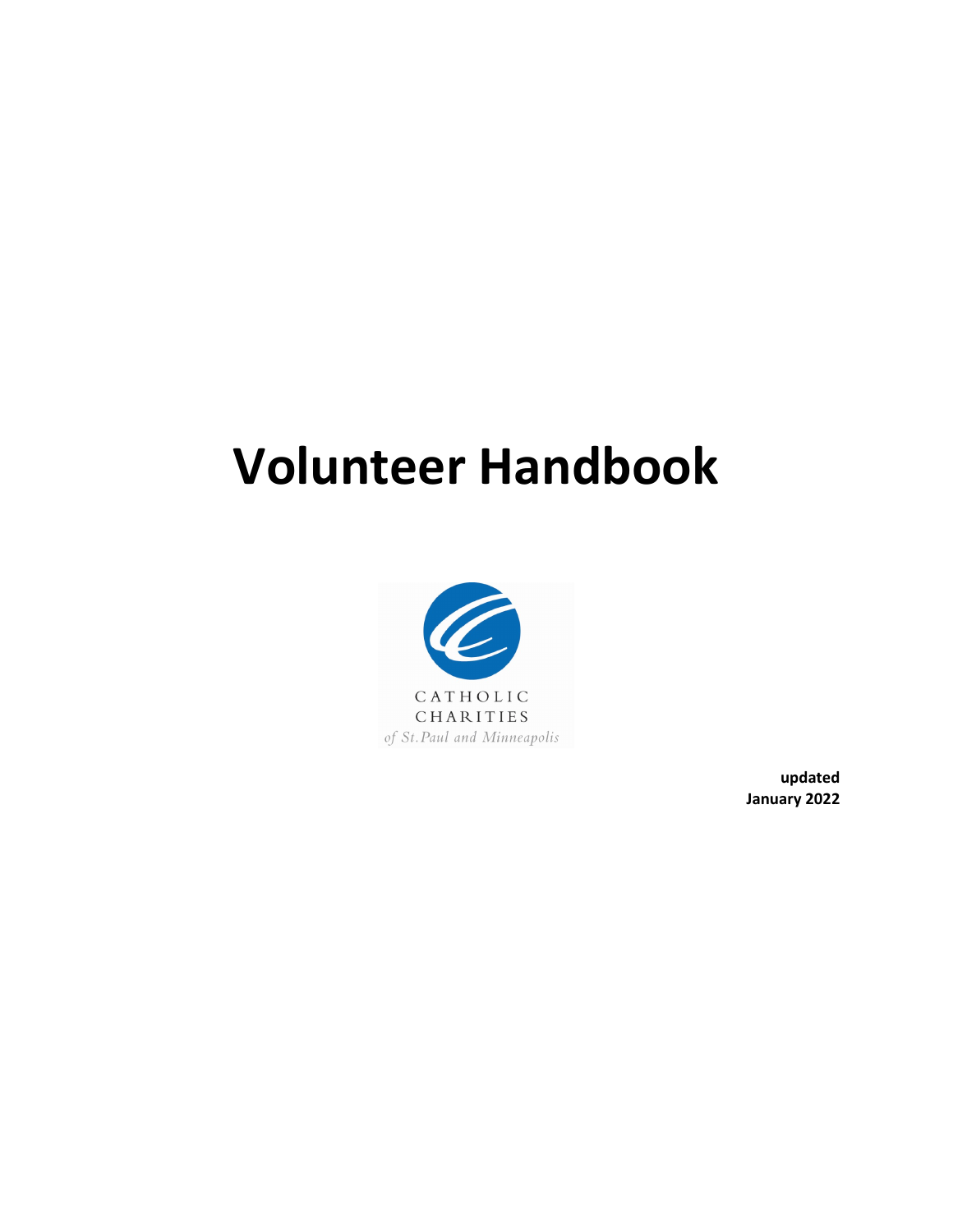# **Table of Contents**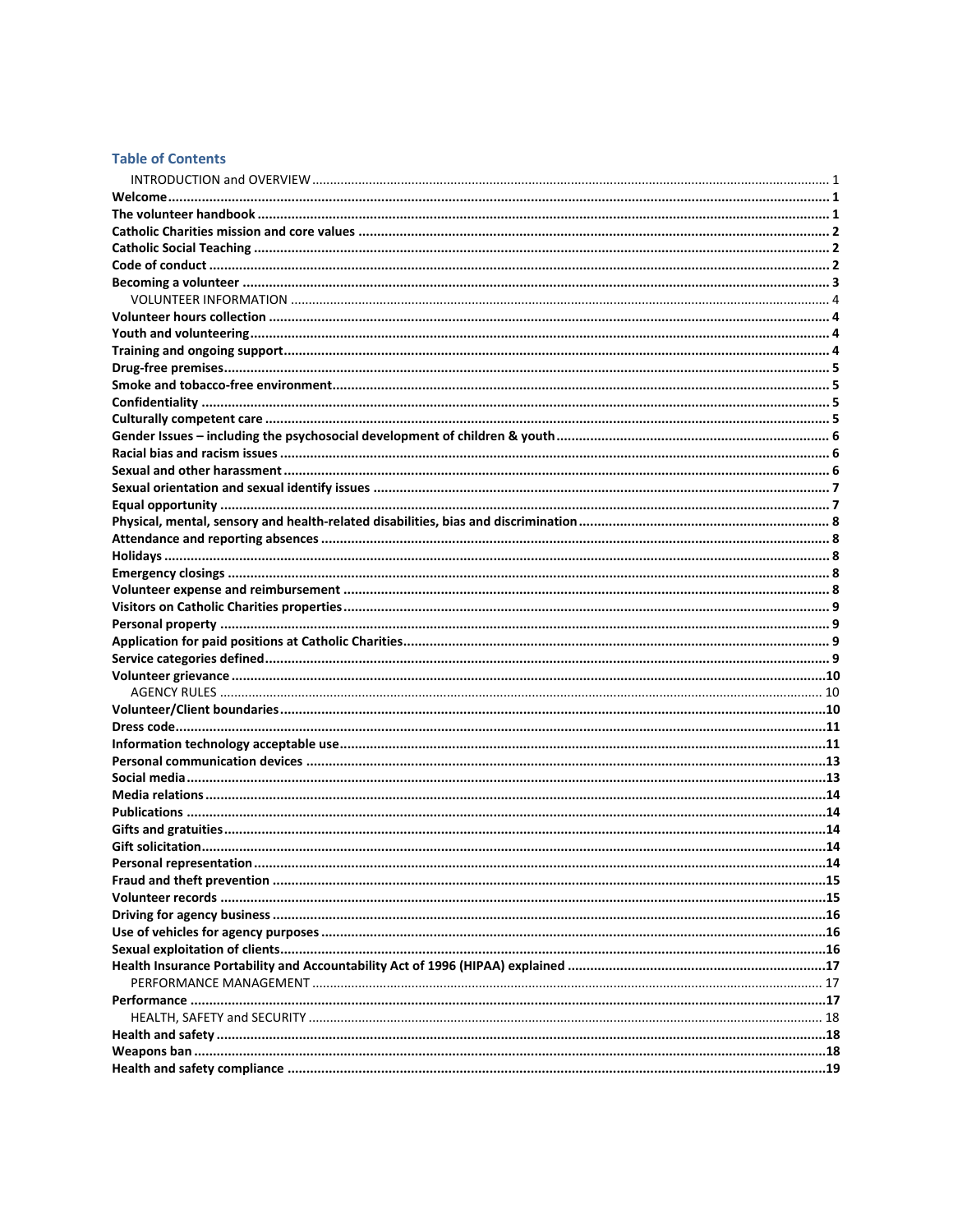# <span id="page-2-0"></span>**INTRODUCTION and OVERVIEW**

# <span id="page-2-1"></span>**Welcome**

Welcome to Catholic Charities of St. Paul and Minneapolis (Catholic Charities). We wish you every success in the work we are doing together for those most in need. Volunteers contribute directly to Catholic Charities' growth and success and we hope you will take pride in being a member of our team.

Throughout Catholic Charities' history, five things have remained constant: our activities based on the biblical and theological foundations of Catholic social teaching, our support of individuals and families, the involvement of volunteers, the critical role of individual donors and our ability to adapt to the changing needs in our community through a broad range of services for the poor and vulnerable in an inclusive way.

The breadth of our programs continues to include people at all stages of life, and we remain committed to providing quality, efficient services that help foster hope and strengthen our community. The many services provided by Catholic Charities seek to preserve the self-respect and dignity of each person, support people in getting back on their feet and protect the most vulnerable in our society who may have nowhere else to turn.

We hope your experience here will be challenging and rewarding.

# <span id="page-2-2"></span>**The volunteer handbook**

This handbook contains information designed to aid volunteers (including Interns) so that the goals of Catholic Charities can be fulfilled. The information is regularly reviewed to ensure that it is effective in helping us fulfill our mission. This volunteer handbook replaces all previous volunteer handbooks and other oral or written statements of volunteer policy. It is provided for informational purposes only and is not a contract between Catholic Charities and its volunteers.

As a volunteer of Catholic Charities, you are subject to the standards and policies defined in this handbook and failure to adhere may be grounds for disciplinary action, up to and including termination.

Because of the nature of a growing, developing organization, the policies and procedures contained in this volunteer handbook are not a complete list and cannot cover all situations that may arise. Catholic Charities will add to and revise its policies and procedures as necessary, and while every effort will be made to communicate these changes, this may be done with or without prior notice.

For further information please contact: Volunteer Resources Department Catholic Charities of St. Paul & Minneapolis 1200 Second Avenue South Minneapolis, MN 55403 (612) 204-8435 [volunteer@cctwincities.org](mailto:volunteer@cctwincities.org)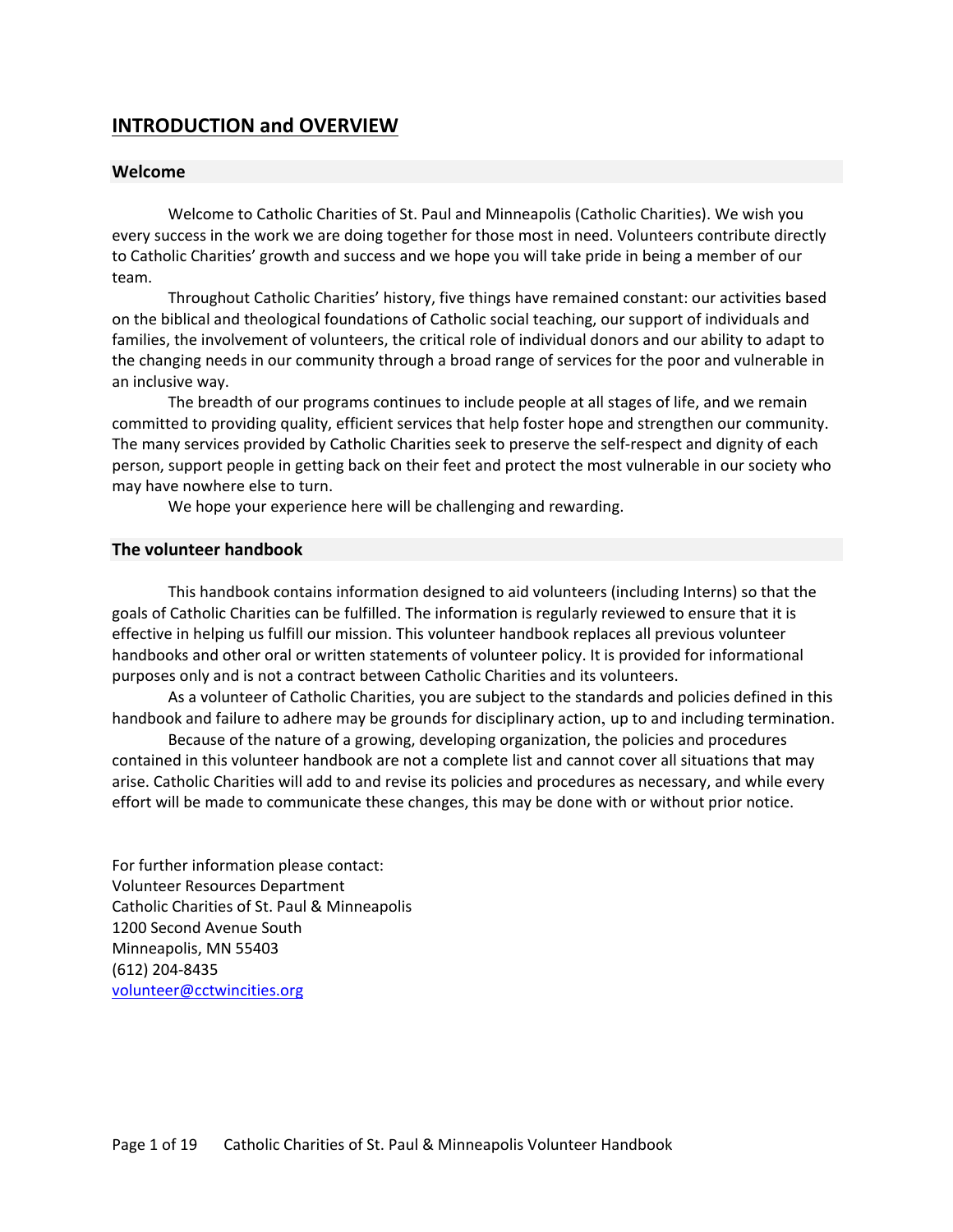# <span id="page-3-0"></span>**Catholic Charities mission and core values**

*The mission of Catholic Charities is to serve those most in need and to advocate for justice in the community.*

Catholic Charities serves all people, regardless of faith and as employees and volunteers, we demonstrate our core values through all of our actions:

**Compassion:** We demonstrate compassion and care for those who are most in need.

**Dignity:** We respect the inherent dignity of every person, for we believe that all human beings are made in God's image.

**Justice:** We work for justice in society and within Catholic Charities.

**Empowerment:** We foster an environment where all are supported in reaching their full human potential.

**Diversity:** We welcome differences in race, background, faith and thought. We are especially committed to naming and combating institutional racism.

**Collaboration:** We build effective working relationships within Catholic Charities and strong partnerships within the community.

**Integrity:** We assume responsibility for our actions by being honest, transparent, ethical and reliable.

# <span id="page-3-1"></span>**Catholic Social Teaching**

The work of Catholic Charities is deeply rooted in Catholic Social Teaching. Catholic Social Teaching uses the Church's documents on matters of social justice - involving issues of poverty and wealth, economics, social organization and the role of the state - to establish universal principles for interacting with the world around us. The central message is simple: our faith is profoundly social; we are not living our faith unless we serve those in need and work for justice and peace.

The Catholic Social Teaching pages of our website (www.cctwincities.org), provide most of the official social teaching documents of the Catholic Church, along with a variety of resources to help you explore this rich body of moral teaching. You will also find tools to assist you in teaching others to know and appreciate the wisdom and the challenge that is embodied in this teaching.

# <span id="page-3-2"></span>**Code of conduct**

To remain faithful to the mission and core values of Catholic Charities, all employees and volunteers are guided by the following code of conduct in carrying out work responsibilities:

## **As a Catholic Charities volunteer:**

- I recognize that all persons have emotional, intellectual, spiritual and physical aspects to their lives, and I will conduct myself, in my work, in a manner that will honor and respect each individual and his/her beliefs.
- I will represent the programs and services of Catholic Charities honestly, fairly, respectfully and openly. Through my professional endeavors, I will support the mission of Catholic Charities and will work within the framework of the agency's philosophy, practices, policies and procedures.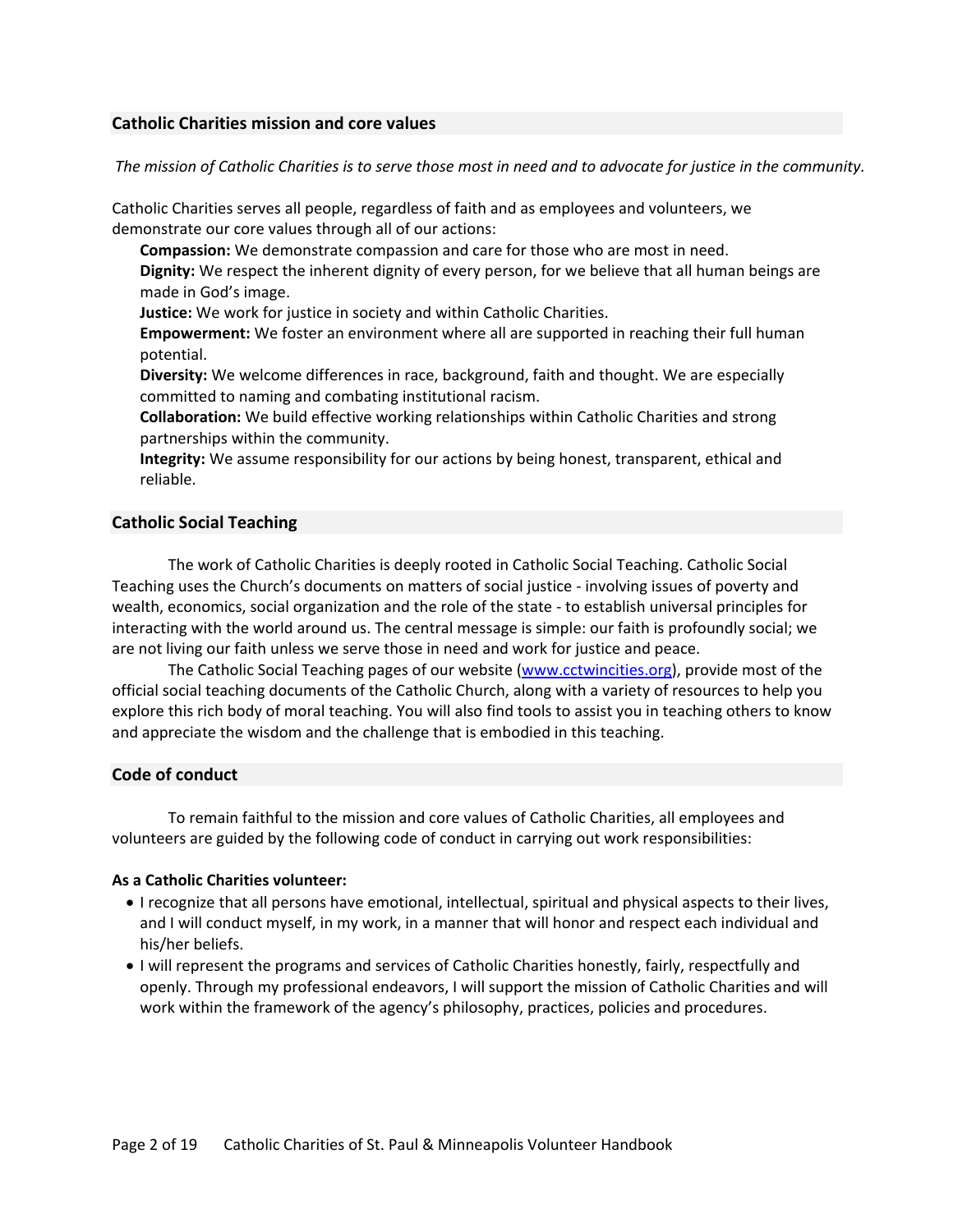## **In my relationships with clients:**

- I will not discriminate against or refuse professional services to anyone on the basis of race, color, marital status, creed, ancestry, status with regard to public assistance, age, sex, religion, disability, sexual orientation, status as a disabled veteran or veteran of the Vietnam conflict, or nation origin.
- I will respect the privacy of persons served and hold in confidence all information obtained in the course of professional service.
- I will disclose to Catholic Charities all relationships that may create or appear to create a conflict of interest, and I will not use my professional relationships to further my own interests.
- I will advocate for the support of appropriate professional standards and regulations that ensure the provision of the highest level of service possible to the clients in my care.
- I will provide clients effective services appropriate to their needs.

# **In my relationships with employees and other volunteers:**

- I will respect the views, opinions, needs, values and actions of employees and other volunteers and will use appropriate channels to express my views and opinions on these matters. I will try to develop and maintain relationships based on mutual respect and trust. To this end, I will be direct, open, honest, considerate and respectful of others.
- I will respect the confidences of both employees and volunteers, except in situations that pose a threat to the safety and well-being of others or the property belonging to Catholic Charities or in cases where the agency must investigate an alleged wrong-doing.

# <span id="page-4-0"></span>**Becoming a volunteer**

A volunteer is defined as a person who provides regular services without compensation. They voluntarily contribute support through service to Catholic Charities and its clients. A volunteer does not receive services from Catholic Charities.

All volunteers must complete the registration process prior to placement. This process may vary depending on the type of service the volunteer provides. All information will be held strictly confidential and will be verified as deemed necessary.

Some volunteer positions require a criminal background investigation on volunteers 18 years of age and older. In addition, certain volunteer positions within Catholic Charities also require supplementary background investigations to be compliant with applicable law and accrediting agencies. Volunteers or student volunteers having direct contact with clients who are served at Catholic Charities facilities licensed by the Minnesota Department of Human Services ("DHS") must have a DHS Background Study. If DHS disqualifies an individual from volunteering based on their criminal history, they must be removed from all DHS-licensed sites. All background investigation material must be completed and approved prior to placement. For a limited number of short-term positions with continual staff supervision, criminal background investigations may not be required.

Individuals seeking ongoing volunteer service opportunities will be interviewed by a volunteer specialist to determine suitable positions and placement opportunities. In some cases, the interview may be conducted in partnership with program staff. Once a prospective volunteer successfully completes the application process they can be considered for placement.

A Catholic Charities employee is not eligible to volunteer for a position in which they are currently being paid. If they wish to be considered for a volunteer position in another role at another Catholic Charities location, they must complete the volunteer application process. A former staff member of Catholic Charities may apply to serve as a volunteer. Any volunteer opportunities will be at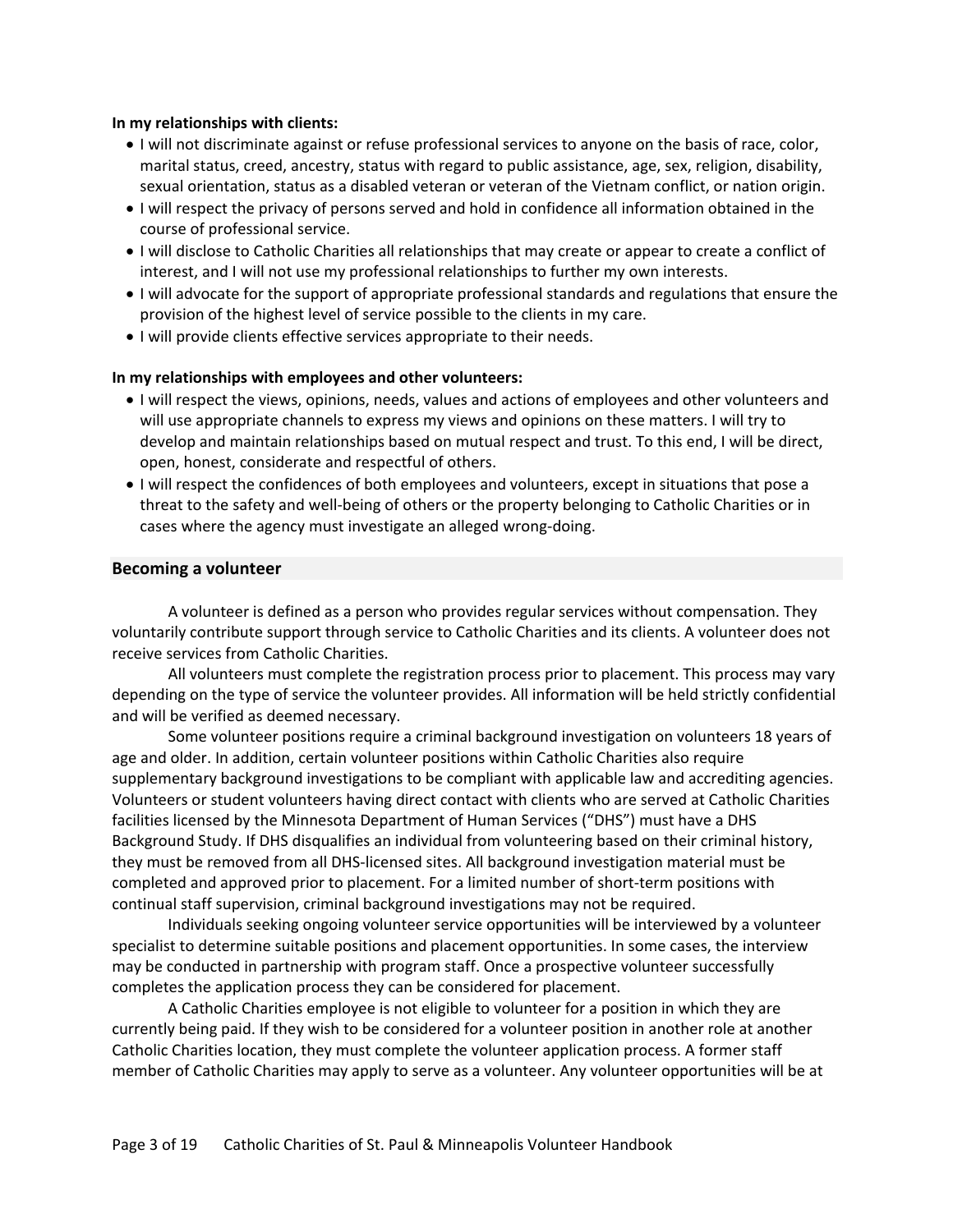locations or in areas other than where you worked, unless the Human Resources Department and appropriate division director have approved the placement.

All volunteer positions have a task description which indicates the major responsibilities for which the volunteer will be held accountable. Volunteers are invited and encouraged to share with their supervisor any concerns about their task descriptions and ideas for changes. Task descriptions are reviewed regularly to identify any changes to responsibilities. If any changes are made, a new task description is issued. Volunteers will also be given an orientation to the general operations of the agency. The responsibility for the orientation process is shared among the program staff and the volunteer resource department.

# <span id="page-5-0"></span>**VOLUNTEER INFORMATION**

# <span id="page-5-1"></span>**Volunteer hours collection**

It is the responsibility of each volunteer to keep record of the hours served at Catholic Charities. Tracking volunteer hours is critical in order for the agency to present accurate statistics when applying for funding and grants that benefit the entire agency and our ability to continue to offer services. An ongoing account of volunteer hours may also be significant in the event of an incident while volunteering with Catholic Charities. Please review the process and deadline for tracking your hours with the Volunteer Resources Department and your supervisor.

## <span id="page-5-2"></span>**Youth and volunteering**

Catholic Charities strongly encourages and promotes youth volunteerism and recognizes that tomorrow's volunteer begins with the experience of volunteering as a young child, teenager or young adult. However, individuals under the age of 18 may not volunteer as an individual on their own. In some cases, youth volunteers can offer services under the supervision of an adult chaperone, either individually or as part of a larger group. Age restrictions apply to volunteer positions at Catholic Charities for the safety and protection of volunteers, employees and clients. Additionally, volunteers under the age of 18 must have a parent, guardian or adult's signature to participate.

## <span id="page-5-3"></span>**Training and ongoing support**

Catholic Charities realizes that volunteers provide an important service to the agency and assist with tasks essential in supporting the work of Catholic Charities. Therefore, all volunteers have a task description and receive training and ongoing supervision in order to perform their duties accurately and effectively.

Each division and program unit will identify in-service training needs for volunteers. They will make use of the training resources offered through Catholic Charities in a manner that best suits the priority needs of the program and allocates resources on as equitable basis as possible. Volunteers who wish to attend a training session should let their supervisor know or contact their volunteer specialist so that they can register them. There may be a cost associated with some of the trainings, which would be the responsibility of the volunteers if the training is not required of their volunteer assignment.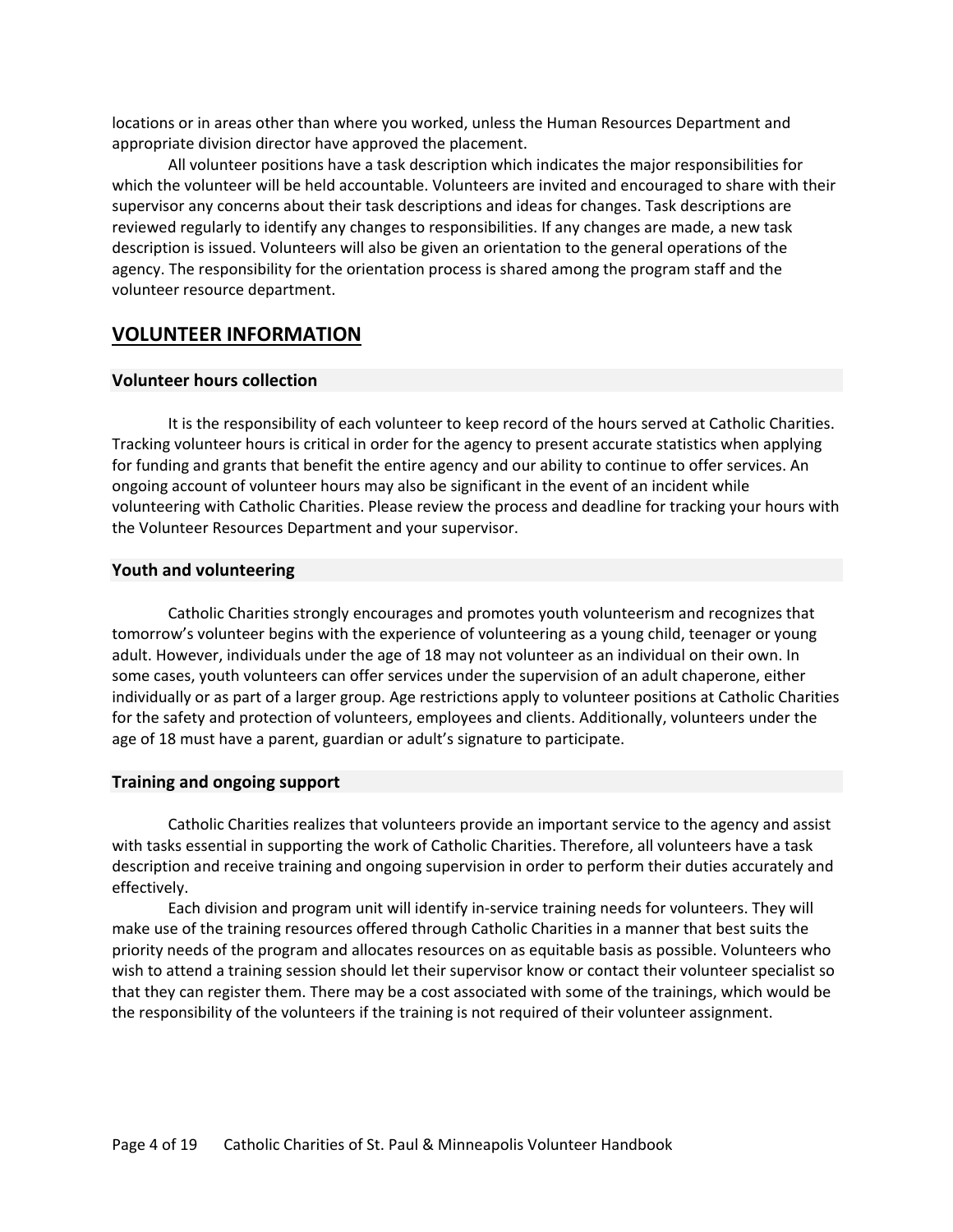# <span id="page-6-0"></span>**Drug-free premises**

Catholic Charities is committed to providing a premises that is free of drugs and alcohol, so that their use does not pose a safety or health or otherwise adversely affect Catholic Charities, its employees, volunteer or clients. All volunteers must report to their assignment in a condition fit to perform their duties.

- Possession of drug paraphernalia, except with respect to medications used as properly prescribed, also is prohibited while volunteering or on Catholic Charities' premises.
- If you are taking medications that may affect your ability to safely perform your task, you must inform your supervisor and the Volunteer Resources Department.
- If impaired due to the use of drugs or alcohol, you may be asked to leave the work environment. A request for a volunteer to leave the work environment must be approved by the Director of Volunteer Resources. If the Director of Volunteer Resources is not available, the supervisor must seek approval of the department's director.

# <span id="page-6-1"></span>**Smoke and tobacco-free environment**

Smoking as well as vaping-which includes inhaling or exhaling of vapor from any electronic-style delivery device-and the use of any form of tobacco is permitted only in designated areas, which in most instances are at least 25 feet from any of our building or facility entrances. Smoking and the use of any form of tobacco is not allowed in agency vehicles or in any vehicle in which a client is being transported.

# <span id="page-6-2"></span>**Confidentiality**

If you have contact with and access to confidential information concerning the agency that is not generally known by persons outside the agency, you must keep such information confidential. Confidential information includes, but is not limited to, the following types of information and other information of a similar nature: operations manuals; donor information and development plans; client information; personnel and payroll records; records regarding vendors and suppliers; social security and credit card numbers; passwords; usernames or ID; information regarding garnishments of employee wages; employee phone numbers and home addresses or any information considered personal or private; agency financial information that is not made public by the agency; agency proposals and contracts; information on security weaknesses or systems within the agency; details of building security features; and network architecture and configuration files.

# <span id="page-6-3"></span>**Culturally competent care**

Culturally competent care at Catholic Charities describes the ability of our programs to provide care for clients with diverse values, beliefs and behaviors; including the tailoring of health care delivery to meet our clients' social, cultural and linguistic needs. A culturally competent program is one that acknowledges the importance of culture, incorporates the assessment of cross-cultural relations, recognizes the potential impact of cultural differences, expands cultural knowledge, and adapts services to meet culturally unique needs. Ultimately, cultural competency is recognized as an essential means of reducing racial and ethnic disparities. One area in which we demonstrate cultural competency awareness is the inclusion of several ethnic foods in our dining menu. Specialty foods are shared and enjoyed by everyone so that culinary cultural horizons are expanded for all clients.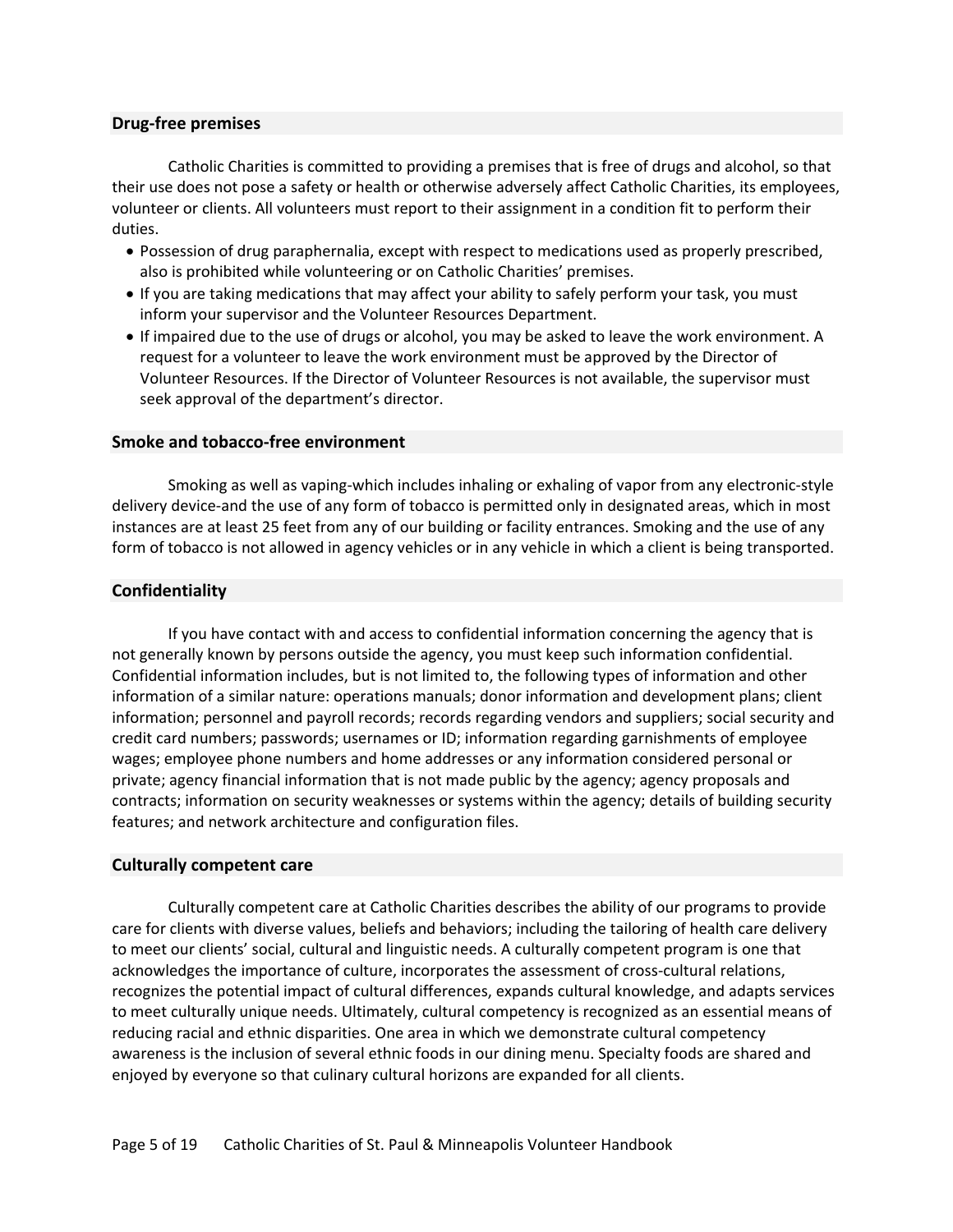# <span id="page-7-0"></span>**Gender issues – including the psychosocial development of children & youth**

The growth and development of children and youth is of utmost importance to us at Catholic Charities. Apart from physical, cognitive and emotional development, we also pay careful attention to issues surrounding gender, including the psychosocial development of children and youth. We understand that historically and currently, there are many biases and discrimination practices that are based on gender. It is inaccurate to associate behaviors or preferences with a person's gender. It is vitally important for us to remember when working with our clients, that we are gender neutral in our expectations and fair in our treatment of youth and families. We know that trauma affects the development of children and we pay careful attention to the functional level of our clients and interact with them accordingly. An example is the assumption that a child or youth knows how to maintain appropriate hygiene that would be typically expected of a specific age group. We have not asked the child or youth what their hygiene practices have been or what their expectations are for appropriate hygiene. When we dictate to youth what we expect, we need to be mindful of their history, experiences or ability to complete the expected tasks. It is essential for us to ask questions and teach in a way that is respectful to each individual and their needs.

# <span id="page-7-1"></span>**Racial bias and racism issues**

Catholic Charities is keenly aware that many of our clients have experienced racial bias and are affected by racial discrimination in their lives. To address those concerns, we confront our biases and focus on how clients are experiencing our environment. We are proactive in our approach to clients in a way that is respectful and equal. At the same time, we must be aware of the historical trauma and biases that clients have lived with, so we do not judge or make assumptions based on our own perceptions or beliefs. Catholic Charities is fully committed to the vitally important issue of racial equity and social justice. Our Racial Equity and Social Justice Steering Committee has been specifically formed to examine our practices and policies for services to clients, tenants and guests: Ensuring that race does not determine or predict our client's ability to experience stability and dignity; creating easy access to our services and resources for all clients; and, providing environments where all clients are supported by staff who are culturally competent. We are creating an organizational culture that promotes inclusion and belonging; helping staff and volunteers effectively confront bias; being courageous and respectful in both listening and speaking; and exploring privilege and power and their impact.

# <span id="page-7-2"></span>**Sexual and other harassment**

Catholic Charities is committed to providing an environment free from unlawful harassment based on protected class status including race, color, religion, sex, national origin, age, disability, creed, marital or familial status, status with regard to public assistance, membership or activity in a local commission, genetic history, veterans status, sexual or affectional preference or orientation or any other class status protected pursuant to applicable local, state or federal laws. We prohibit conduct that denigrates or shows hostility or aversion toward an individual because of his or her protected class status and that has the purpose or effect of creating an intimidating, hostile or offensive work environment or has the purpose or effect of unreasonably interfering with an individual's work performance. Depending on the circumstances, prohibited harassment may include, without limitation, slurs, graphic material, or threatening or intimidating acts, regardless of whether they purport to be jokes, horseplay, hazing or pranks. All volunteers are expected to live Catholic Charities' values every day and to treat clients, other volunteers and staff with dignity and respect.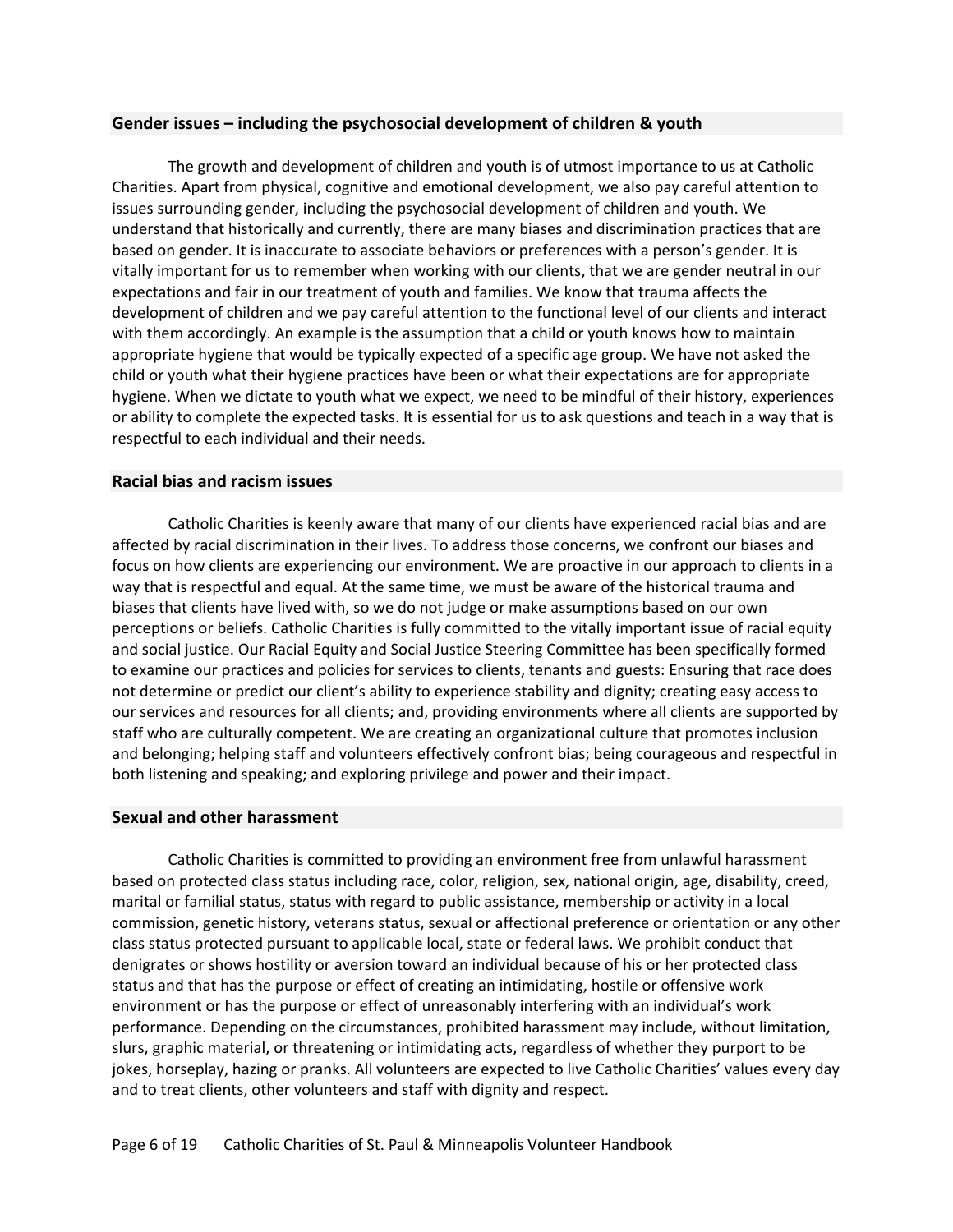Sexual harassment is one form of and can involve members of the same or opposite gender. Sexual harassment includes unwelcome sexual advances, requests for sexual favor and other verbal or physical conduct of a sexual nature.

The following are some examples of conduct that may be sexual harassment: use of offensive or demeaning terms that have sexual connotations; objectionable physical closeness, behavior, actions or contact; unwelcome suggestions regarding, or invitations to, social engagements or work-related social events; any indication, expressed or implied, that a volunteer's assignment security, task assignment, conditions of assignment or opportunities for advancement may depend on the granting of sexual favors; any action relating to a volunteer's task status which is, in fact, affected by consideration of the granting or refusal of social or sexual favors; deliberate or careless creation of an atmosphere of sexual harassment or intimidation; deliberate or careless jokes or remarks of a sexual nature to or in the presence of any employee or volunteer who may find the remarks or jokes offensive; showing or sending materials (such as cartoons, articles, picture, etc.), whether by written or electronic communications, of a sexual nature to employees or volunteers who may find such materials offensive.

This policy covers all volunteers. Catholic Charities will not tolerate discrimination or harassment of any nature, whether engaged in by fellow volunteers, employees, supervisors or by other non-employees who conduct business with the agency.

If you believe that you have been harassed by anyone you encounter in the course of your assignment (for example, by a fellow volunteer, employee, supervisor, consultant, vendor or client) or that there has been a violation of this policy, immediately report the conduct to your supervisor or department head or a Volunteer Resources Department representative. Catholic Charities does not tolerate retaliation or intimidation directed toward anyone who makes a complaint of harassment or who participates in an investigation of a complaint. Confidentiality will be maintained throughout the investigation process to the extent possible and appropriate under the circumstances. Individuals found to have engaged in misconduct constituting discrimination and/or harassment shall be disciplined, up to and including termination.

## <span id="page-8-0"></span>**Sexual orientation and sexual identify issues**

Sexual orientation at Catholic Charities is always acknowledged in a very respectful way. All LGBTQ+ clients are treated as they identify and not as we may see them. Clients have the right to express the gender that they identify with without any judgement from staff and volunteers. All Catholic Charities staff and volunteers should meet the individual needs of clients regardless of their biological or perceived sexual orientation, gender identity, gender expression, or relationship/partnership status. Discrimination based on these categories is prohibited, and under no circumstance is any staff member or volunteer to attempt to convince an LGBTQ+ client to reject or modify their sexual orientation, gender identity, or gender expression. Furthermore, staff members and volunteers are prohibited from imposing their personal, organizational and/or religious beliefs on all clients. Staff and volunteers should not assume that all clients in our care are heterosexual, non-transgender, or gender conforming. Staff and volunteers should create a positive environment that welcomes and affirms LGBTQ+ clients.

# <span id="page-8-1"></span>**Equal opportunity**

Catholic Charities provides equal opportunity to all volunteers and applicants for volunteer opportunities and does not tolerate discrimination against or harassment of any volunteer, client, employee, contractor, partner or other individual based on protected class status.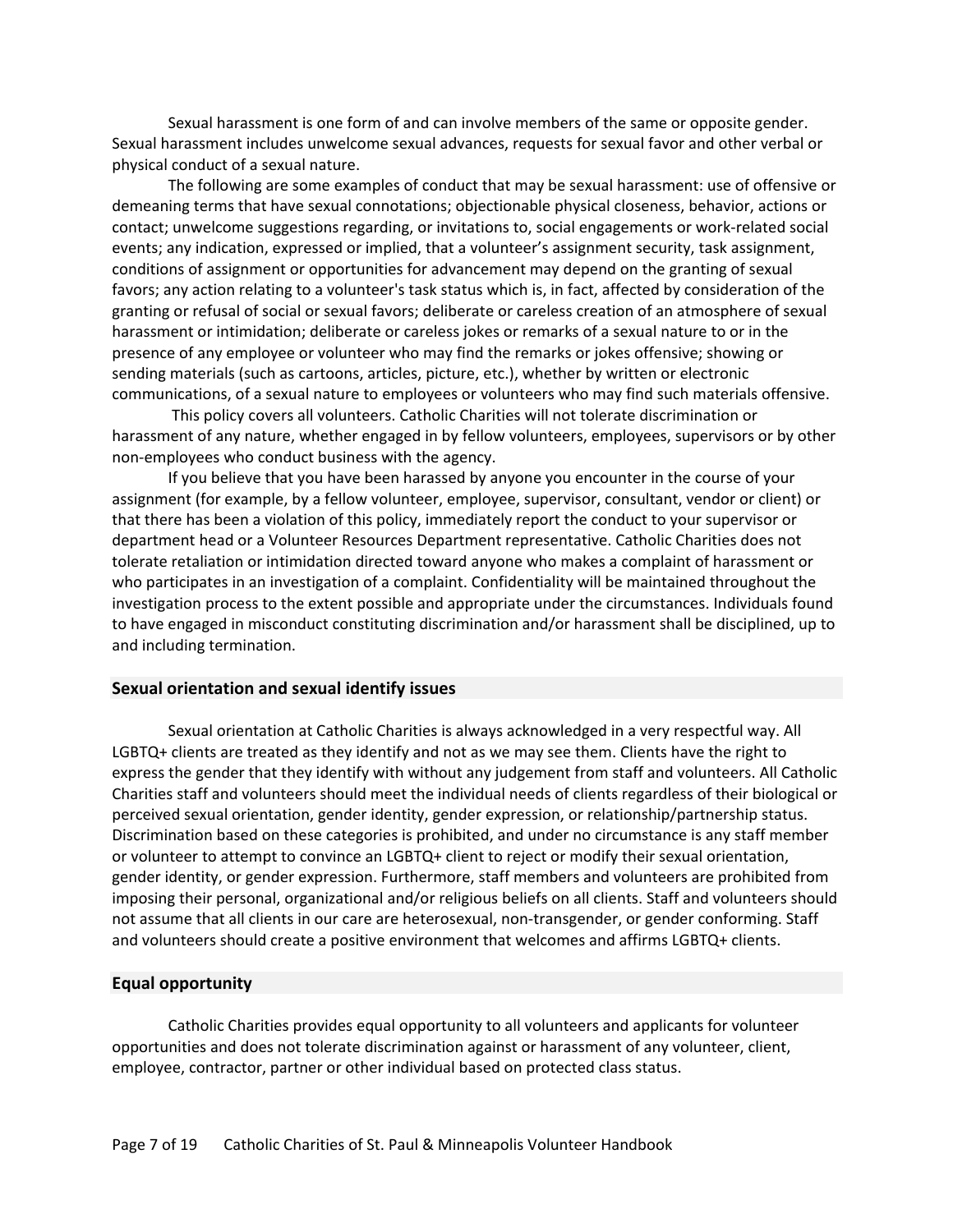# <span id="page-9-0"></span>**Physical, mental, sensory and health-related disabilities, bias and discrimination**

Catholic Charities' mission mandates that we are aware and well-equipped to provide appropriate care for those clients with physical, mental, sensory, and health-related disabilities, and those who have experienced bias, and discrimination. We serve a number of clients who have mental health concerns such as Posttraumatic Stress Disorder, Depression and Anxiety, and ADHD. Catholic Charities works with community providers to ensure that clients' needs are met. Some programs may have nursing staff to help meet the needs of clients with health related or physical disabilities as well as adaptive and appropriate spaces for those with physical and sensory needs. We are innovative in our approach to mental health care and have adopted the Attachment, Regulation and Competency (ARC) model of trauma informed care to help us better understand and meet the needs of youth and families. ARC encourages us to focus on teaching and supporting youth rather than punishing them. As a result, we have a model of care that that is tremendously effective for the youth and families we serve. The physical, mental, sensory, and health-related disabilities, bias, and discrimination issues faced by our youth and families are responding well to our compassionate partnerships and resources that offer promising solutions and excellent outcomes. Catholic Charities staff and volunteers shall not discriminate against clients based on any protected class, including disability.

# <span id="page-9-1"></span>**Attendance and reporting absences**

Due to the critical nature of the services provided by Catholic Charities, it is essential that volunteers report to their assignment as scheduled. In the event a volunteer is unable to report, they are asked to either submit a cancellation notice in VolunteerHub or personally notify their supervisor as soon as possible.

# <span id="page-9-2"></span>**Holidays**

Catholic Charities observes the following holidays: New Year's Day, Martin Luther King. Jr. Day, Memorial Day, Independence Day, Labor Day, Thanksgiving Day, Day after Thanksgiving, Christmas Eve and Christmas Day.

Should a holiday fall on Saturday, the preceding Friday shall be observed. Should one of these holidays fall on Sunday, the following Monday shall be observed. Volunteers should confirm with their supervisor how holidays influence volunteer scheduling as many of our sites do NOT close on these observed holidays.

# <span id="page-9-3"></span>**Emergency closings**

Due to the critical services Catholic Charities provides to its clients and the community in general, it is the policy of Catholic Charities that volunteers make every reasonable effort to report to their assignment. However, in the event of a weather emergency or other emergency, such as fire, power outage or other severe damage to any Catholic Charities facility that creates an unsafe situation, the CEO or designee has the authority to close the facility.

# <span id="page-9-4"></span>**Volunteer expense and reimbursement**

Volunteers are not reimbursed by Catholic Charities for mileage expenses, public transportation or parking expenses. However, with appropriate substantiation, an income tax deduction might be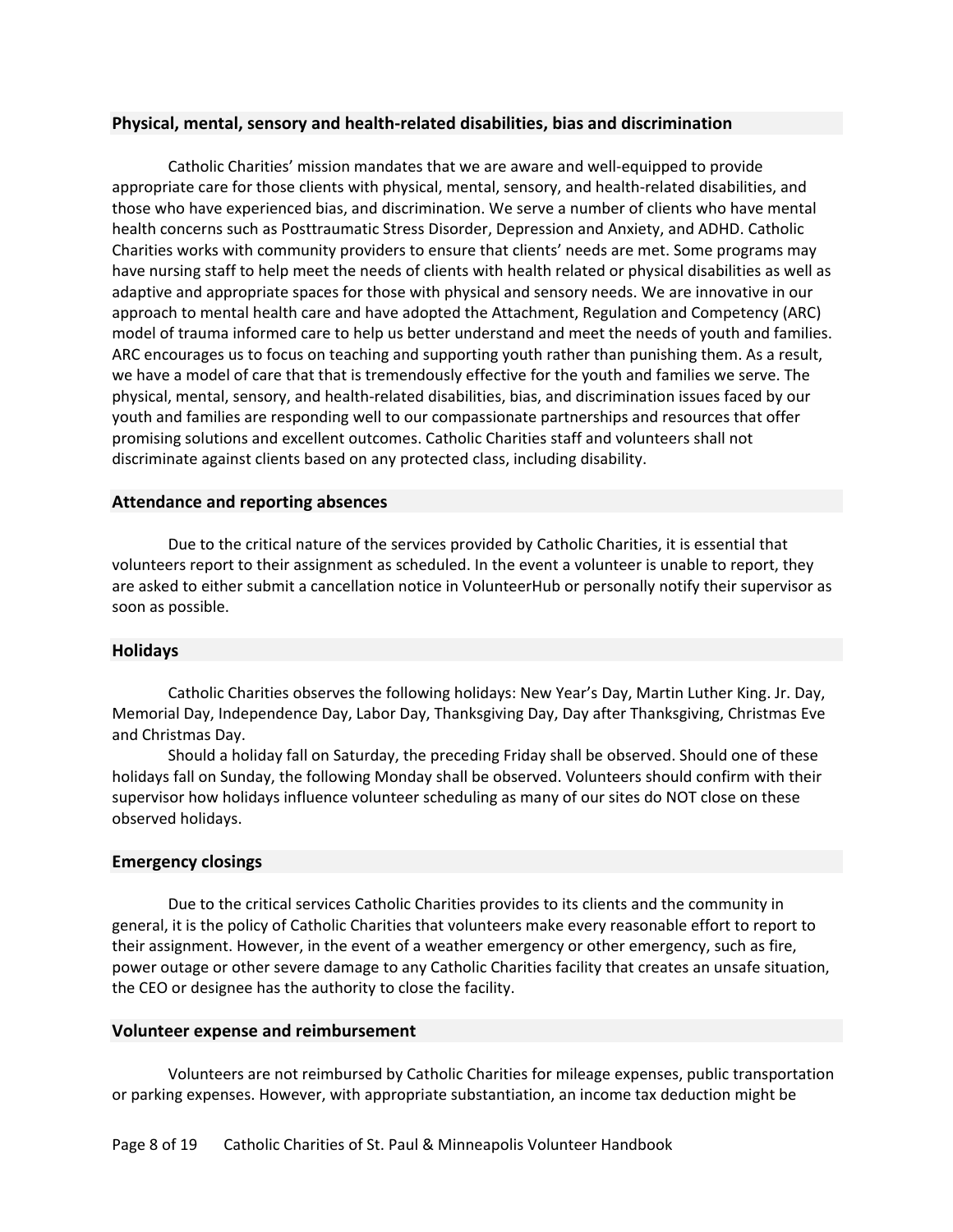allowed when calculating charitable contributions. For further information, volunteers must consult with their tax accountant.

If Catholic Charities requires volunteers to travel or incur expenses as a result of their volunteer work, approval for expenses must be granted prior to incurring the actual expense.

## <span id="page-10-0"></span>**Visitors on Catholic Charities properties**

Because Catholic Charities is responsible for protecting client privacy rights at all times, social visits during volunteer working hours should be kept to a minimum. Volunteers who wish to receive non-service related visitors may do so with the written approval of their supervisor.

#### <span id="page-10-1"></span>**Personal property**

Catholic Charities is not responsible for the loss of or damage to a volunteer's personal property on Catholic Charities premises. All volunteers are to ensure that their personal property is maintained in a secure location. Volunteers are advised to keep office doors and file cabinets locked when personal property is stored in those areas. If a volunteer's personal property is stolen or damaged, it should be immediately reported to a supervisor. Volunteers are also advised to not carry large sums of cash or other valuables with them during their service.

Damage to personal property such as eyeglasses or clothing may be reimbursable based on the situation causing the damage. Volunteers should immediately bring these incidents to their supervisor's attention for remediation.

#### <span id="page-10-2"></span>**Application for paid positions at Catholic Charities**

Catholic Charities values hiring from within and encourages volunteers to consider employment opportunities. It is the volunteer's responsibility to review current openings via public postings and submit an application to Human resources to express interest in a particular position.

#### <span id="page-10-3"></span>**Service categories defined**

Volunteer: Under the law, a *volunteer* is a person who provides regular services without compensation. They voluntarily contribute support through service to Catholic Charities and its clients. A volunteer does not receive services from Catholic Charities.

Intern: Under the law, an intern participating in an internship is receiving training similar to the training which would be given in an educational environment. The placement is to the benefit of the intern rather than the organization and may actually impede Catholic Charities' operations. The intern does not displace regular employees, but works under close supervision of existing staff, and the placement does not entitle the individual to a job at the conclusion of the internship. Internships are of a fixed duration and are established prior to the outset of the internship. The majority of internships are unpaid but some stipend opportunities may be available. Catholic Charities considers interns to be volunteers. If an intern is receiving compensation equal to or greater than minimum wage, they are considered a different classification type (e.g., employee or contractor) and are NOT a volunteer.

Service Assistant: A service assistant is a client of Catholic Charities who voluntarily helps achieve program goals by contributing time engaged in service to the program. Service Assistants are also former clients who have accessed Catholic Charities services at any point within the 12 months prior to beginning their service. The beginning and end of the 12-month period is designated by the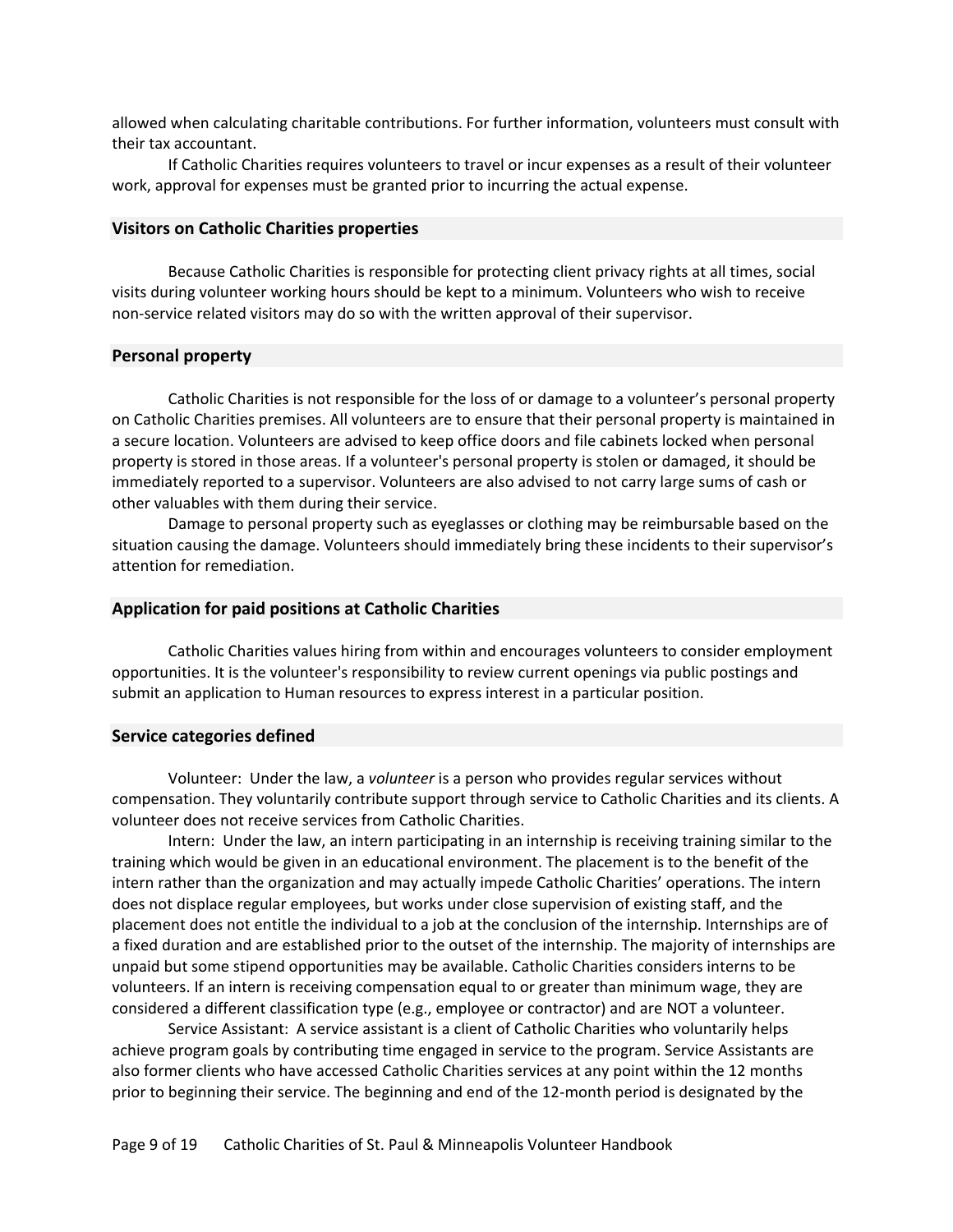program that provided the service. Service Assistants are also former clients who continue to contribute service time as a Service Assistant indefinitely beyond the 12 months after the last date of having accessed a program service.

# <span id="page-11-0"></span>**Volunteer grievance**

A grievance is a concern or disagreement raised by a volunteer because of an interpretation, application or violation of a Catholic Charities' policy or standard. Policies include the provisions of this Handbook, the policies of a division or program, and agency-wide policies of Catholic Charities. Catholic Charities welcomes volunteer feedback about their volunteer experience. Catholic Charities also encourages open and honest communication and exchanges of ideas. Although we believe most concerns can be settled promptly by an informal discussion of the facts by a volunteer and his or her supervisor, we recognize the need for a formal system to resolve grievances. The volunteer has 20 calendar days from application of the policy being grieved to start the grievance procedure by submitting a written statement to: Catholic Charities of St. Paul & Minneapolis

Director of Volunteer Resources 1200 Second Avenue South Minneapolis, MN 55403

# <span id="page-11-1"></span>**AGENCY RULES**

# <span id="page-11-2"></span>**Volunteer/Client boundaries**

Volunteers must observe the highest of professional and ethical standards. Any behavior that is detrimental to the professionalism of Catholic Charities or has the appearance of a conflict of interest is prohibited. This may be in the judgment of a supervisor, in that there are unique circumstances that Catholic Charities reserves the right to evaluate on a fact-specific basis to determine the appropriateness of the volunteer's behavior.

To achieve the highest standards of professional conduct, the following activities are illustrative of prohibited activities:

- Lending or borrowing money, vehicles or other items to or from clients
- Paying clients to perform work or services
- Accepting gifts of more than nominal value from clients or accepting personal favors from clients, such as yard work, car washes, etc.
- Requesting favors from clients or former clients
- Buying or selling merchandise of more than a nominal value of any kind to or from clients, except within an approved program activity
- Co-signing for client loans
- Becoming emotionally, sexually or socially involved with clients, whether while during or outside of work hours or off Catholic Charities' premises and any pre-existing relationships should be disclosed to the employee's supervisor
- Giving rides, transporting or visiting clients during or outside of regular work hours without prior supervisory approval
- Divulging client information with anyone, or within range of hearing of anyone, who is not legally authorized to have that information

Catholic Charities discourages personal relationships between former adult clients and volunteers and prohibits volunteers from becoming socially involved with former adult clients within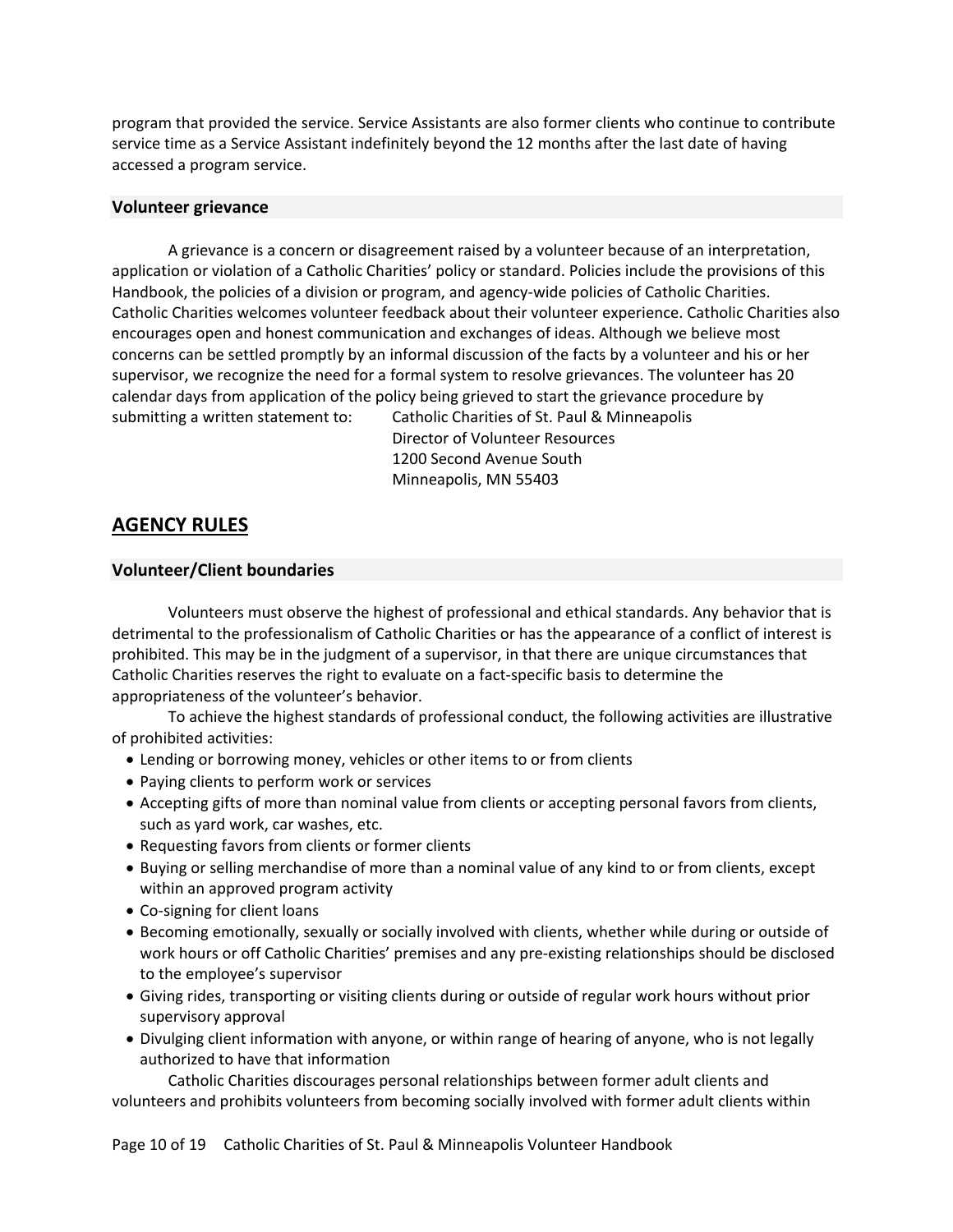two years of the client having received the assistance of Catholic Charities. This period of time may be extended for certain professions. Personal relationships with current or former clients under the age of 18 are strictly prohibited at all times.

# <span id="page-12-0"></span>**Dress code**

Generally, Catholic Charities follows a "business casual" dress code. Employees and volunteers are expected to present a professional image to our clients, clients' families, visitors and each other. Professionalism is portrayed through personal appearance, appropriate dress, grooming and personal hygiene. Certain employees and volunteers may be required to meet special dress, grooming and hygiene standards, such as uniforms, depending on the nature of their task and safety standards.

- *Hygiene* maintain appropriate personal hygiene and personal habits to avoid body odors and smelling of cigarette smoke. Fingernails and teeth must be clean.
- *Pants and Skirts* should not be tight-fitting, excessively baggy or expose skin or undergarments. Skirts should be at or below the knee.
- *Shorts* generally not permitted, unless appropriate and is based upon program needs.
- *Shirts* tank tops, halter tops, backless tops, clothing that reveals bare backs, and tube tops are not allowed. Necklines should be conservative.
- *Underclothing* undergarments should be worn and not visible.
- *Jewelry & Body Piercing* each program is responsible for establishing standards relative to jewelry and body piercing. However, due to potential safety issues, generally no dangling or large earrings, long necklaces or excessive body piercing that may create safety issues are allowed.
- *Hair & Facial Hair* hair, beards, sideburns and mustaches must be neat and clean. Hairnets or hats must always be worn when working with food. Hair falling below shoulders must be tied back when working in areas where long hair may pose a safety threat.
- *Make-Up & Colognes* make-up should be moderate, and colognes/perfumes should be used sparingly and may be restricted due to allergies and sensitivities.
- *Shoes* shoes must be clean and appropriate for the work area and the employee's task responsibilities. Flip-flops are not allowed. Open-toed shoes are not allowed in areas where tasks have safety, food service considerations or where client care requirements apply. Additional safetyrelated footwear requirements may apply for certain positions.
- *Clothing & Body-Art* messages on clothing and body art that is inconsistent with Catholic Charities' mission and values or is generally offensive, profane or politically provocative is prohibited.
- Supervisors are responsible for implementing and enforcing appropriate dress code policies within their area and ensuring that personal appearance is appropriate to the work setting and the image of the organization. Volunteers failing to comply with these dress code requirements may be sent home to change, bathe or remove inappropriate clothing.

# <span id="page-12-1"></span>**Information technology acceptable use**

Catholic Charities' Information Technology (IT) includes, but is not limited to, computer hardware and software, fax machines, printers, e-mail, voice mail, internet services and all other associated computer, communications, network facilities, pagers, telephones, copiers, equipment and related services. All volunteers having access, either directly or indirectly, to Catholic Charities' IT must be aware of and abide by the following:

No Personal Right to Privacy – All IT and information received, sent, or stored is the property of Catholic Charities. Volunteers are specifically advised that they do not have a personal privacy right in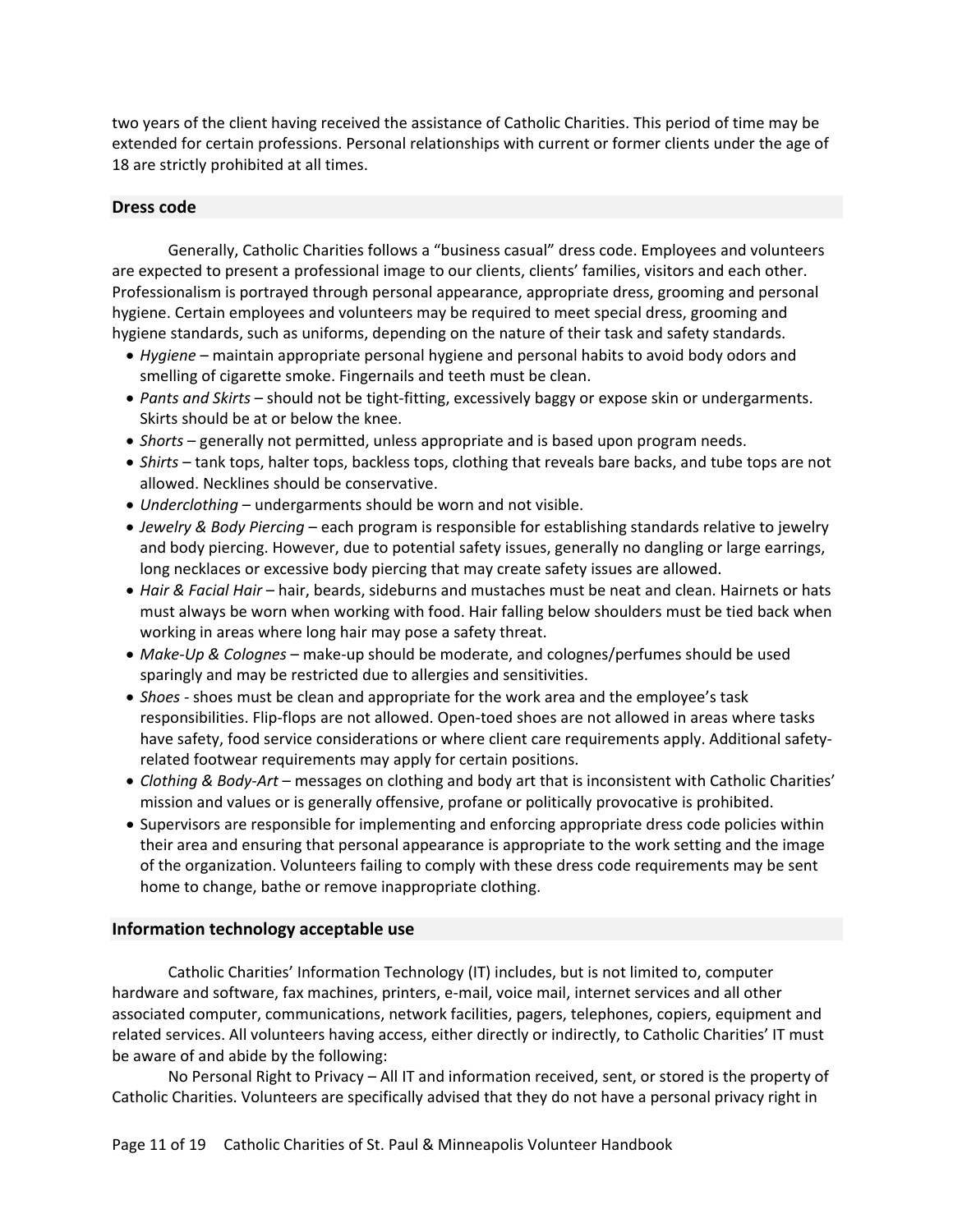any matter created, received or sent via Catholic Charities' IT. IT may monitor at any time, with or without notice, to verify that Catholic Charities' property is being used in a manner consistent with this policy. A volunteer's use of e-mail, voice mail and other IT is considered consent to such monitoring. Catholic Charities reserves the right to override passwords and/or codes. Volunteers are expected to provide passwords or codes upon request to facilitate access. In addition to Catholic Charities monitoring discussed above, volunteers should be aware that information carried by IT systems may be revealed to others by accidental or intentional transmission to a third party, or access by technical staff when trouble-shooting hardware or software.

IT Business Use – IT is intended for business-related purposes. Volunteers are not permitted to use Catholic Charities' IT for business or commercial purposes unrelated to Catholic Charities. Personal communications should occur on a volunteer's own time. Catholic Charities' IT services may not be used as a personal mailing address or phone number. Volunteers are not permitted to install personally owned software, including screen savers or game software on Catholic Charities' computers. Examples of prohibited IT use:

- Sending or forwarding jokes, chain letters and other like communications. If unsolicited messages of this type are received, the receiver must request the sender not send messages of this sort.
- Allowing anyone other than Catholic Charities volunteers and employees to use Catholic Charities' IT resources. Accessing, downloading or transmitting pornographic, obscene or sexually explicit or offensive materials is prohibited. This prohibition includes any communication that is inconsistent with any Catholic Charities policy.
- Accessing or attempting to access the e-mail or voice mail systems of other users, without the specific permission of that individual, except in the case of authorized personnel who are charged with maintaining and/or monitoring the usage of such systems, investigating possible misconduct or complying with discovery procedures under the rules of any local, state or federal court.
- Sending confidential information to external parties not authorized to receive such information, or to Catholic Charities volunteers who have no authorized business reason for such information. Confidential information shall not be stored on volunteer-owned computers.
- Downloading and/or distributing data and materials on the Internet that may be copyrighted. Where copyright is unclear, volunteers should seek advice from Catholic Charities' management.
- Posting any message on an Internet bulletin board, in a forum or on any other publicly available Internet site that in any manner refers to Catholic Charities or its services, or which might be interpreted as stating a Catholic Charities position or policy, without prior approval by Catholic Charities management. Internet access is issued to employees and designated volunteers for business-related purposes.
- Soliciting anyone for commercial ventures, religious or political causes, outside organizations or other non-service-related solicitations. IT should not be used to advocate non-service interests, or used in any manner prohibited by any Catholic Charities policy.
- Copying Catholic Charities-owned or licensed software programs to another computer without prior approval is prohibited. All users must adhere to the license agreement and copyright statement for each software package.
- Entering or attempting to enter ("break in") to other computing systems or resources to which the volunteer does not have authorized access.
- Using Catholic Charities' IT to damage, disrupt or interfere with business operations or other computers or communications equipment.
- Using Catholic Charities' IT to commit a crime, stalk, abuse, harass or threaten another individual.
- Using IT in a manner that is wasteful of any technology resource, and/or intentionally distributing a computer virus or other deceptive procedure.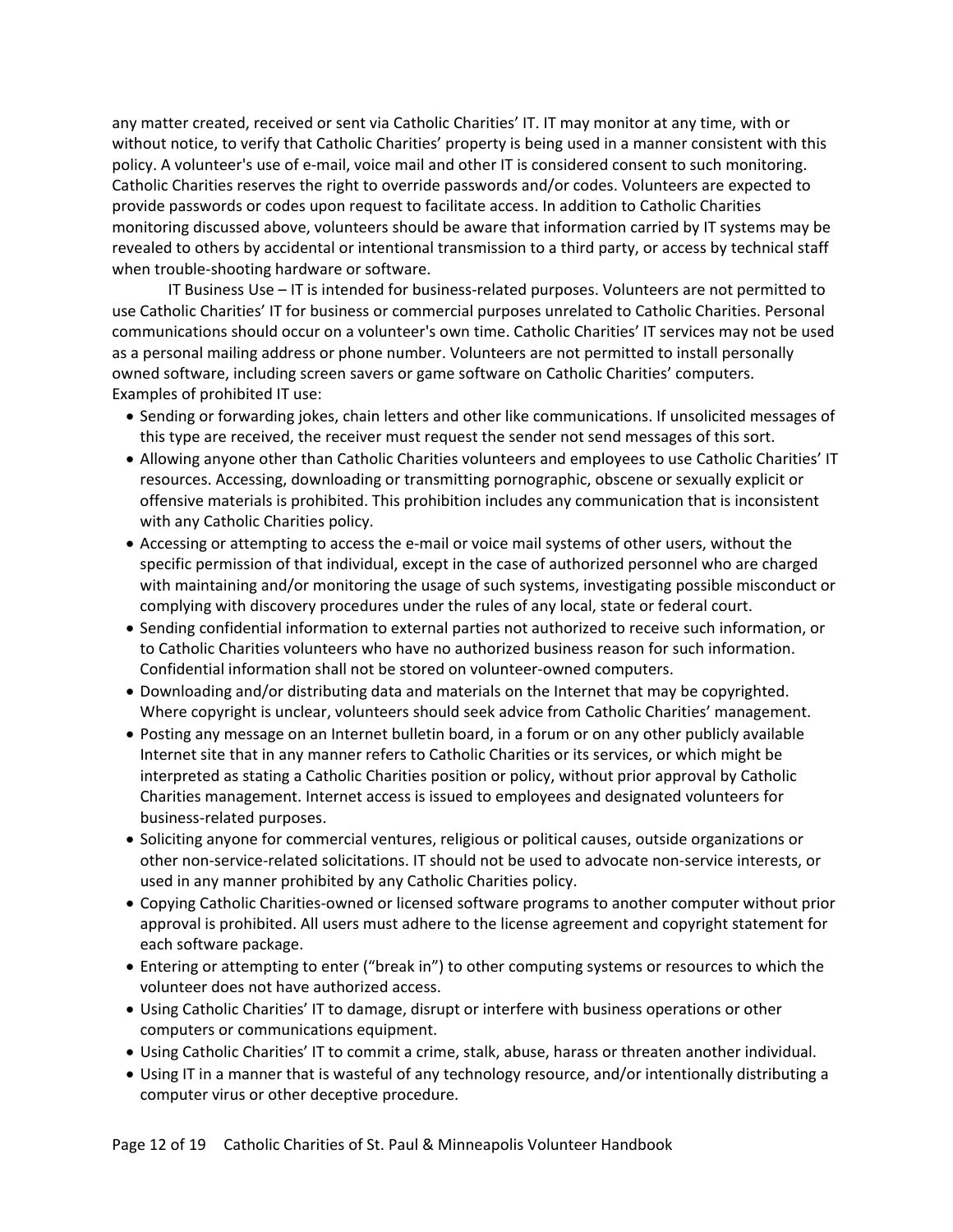Volunteers are expected to immediately report any suspected violations of the IT policy to their supervisor or to Catholic Charities management. Any examples noted above are intended as a guide and are not all-inclusive.

# <span id="page-14-0"></span>**Personal communication devices**

You may carry a cellular phone during your volunteer work time but telephone calls, text messages and emails must be kept to a minimum and may only be made during break periods or limited to emergency situations. Specific programs may have additional restrictions for cell phone use, especially while a volunteer is engaged with clients. However, volunteers may never record or photograph clients.

# <span id="page-14-1"></span>**Social media**

Blogs, chat rooms and social media sites such as Facebook, LinkedIn, YouTube, Twitter or similar websites can be highly effective tools for sharing ideas, networking or exchanging information. In other circumstances, the use of social media may present certain risks and carry with it certain responsibilities. To assist you in making responsible decisions related to social media, we have established the following guidelines. These guidelines apply regardless of whether you are on or off duty and regardless of whether the agency's equipment or your personal equipment is used.

- You should refrain from using social media while on assignment or while using equipment provided by the agency, unless it is work-related and you are authorized to do so.
- Before creating online content, consider the potential risks and rewards involved.
- Do not harass or threaten anyone and avoid using language or media that reasonably could be viewed as malicious, obscene or threatening.
- You must comply with all applicable laws and our policies both online and off-line, including all applicable laws and policies governing non-discrimination, non-harassment, confidentiality and copyright.
- Posting confidential or proprietary information about the agency, our clients, employees, donors, vendors or other volunteers is strictly prohibited.
- The use of Catholic Charities' logo and any other of its images or iconography is prohibited on personal social media sites, as is the use of the Catholic Charities name to receive any type of personal gain or to promote a product, cause, political party, candidate or office.
- You may not post or transmit images of other employees, clients, vendors or suppliers on personal blogs or social networking sites. You are also prohibited from posting images of persons at agency events or otherwise engaged in our business.
- You may not insert links to a blog or similar personal page of a social networking site onto a Catholic Charities internal or external website.
- If you are contacted by the media or press about a post relating to agency business, you are required to speak with your supervisor, who will coordinate with the External Affairs Department before responding.
- You should not represent the agency or speak on behalf of the agency, unless expressly authorized to do so.
- If you are authorized to represent the agency online, you are expected to exercise good business judgment and common sense about your postings online. Remember that the internet archives almost everything and that even deleted postings may be searchable.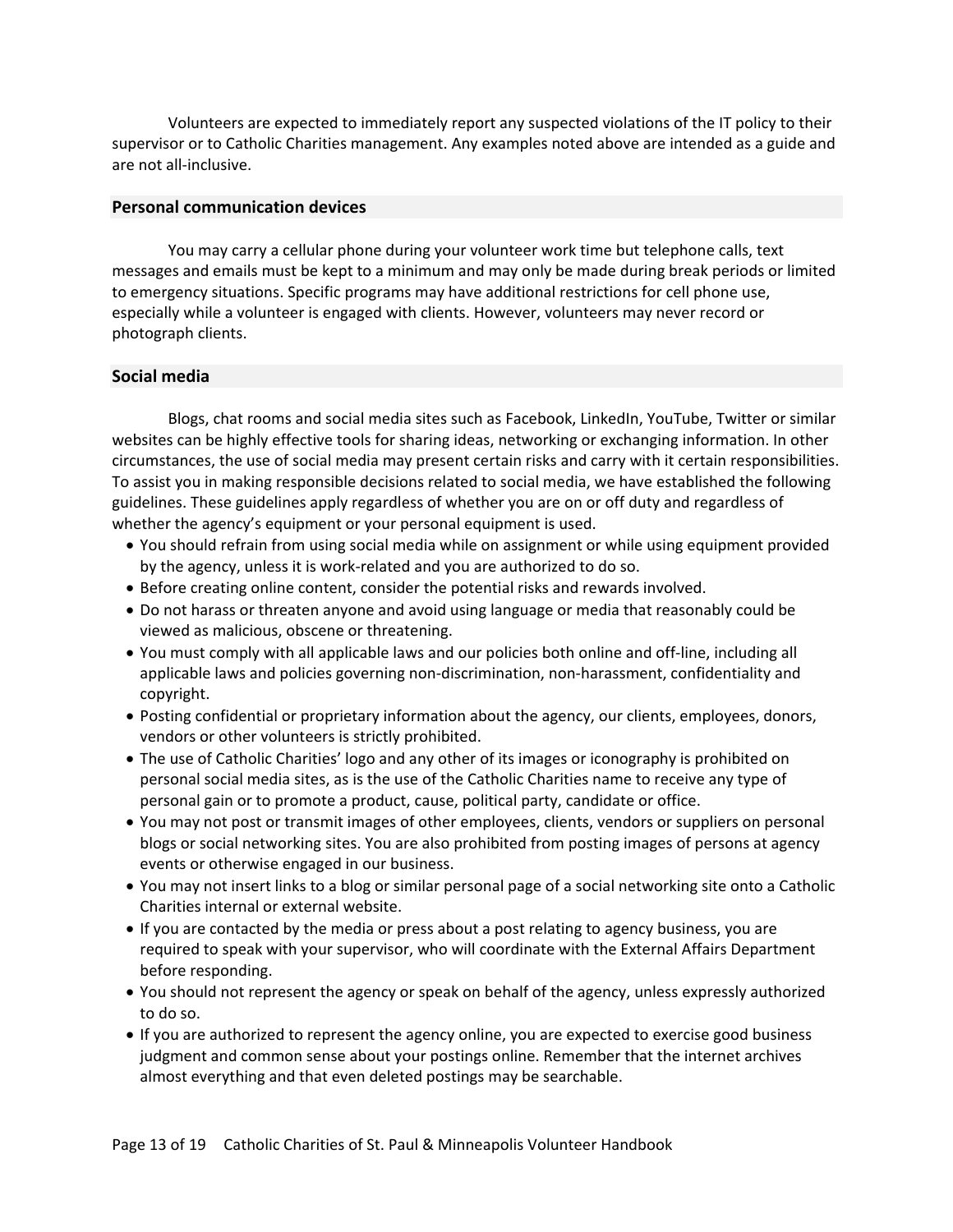## <span id="page-15-0"></span>**Media relations**

Catholic Charities of St. Paul and Minneapolis complies with federal and state privacy laws and vigorously protects the privacy of its clients, employees and volunteers. Because of those laws and the need for consistency, all requests (calls, in-person, e-mail, etc.) for information from the media or press (including electronic, digital, online or print) must be sent to the Director of Communications.

No Catholic Charities volunteer shall speak to or provide any information (written or verbal) about Catholic Charities, its clients, business operations, or programs to any member of the media or press, arrange for interviews with themselves or clients, or allow any member of the media/press onto Catholic Charities property or into its program sites without explicit permission from the Director of Communications or the designated representative in the Director's absence. No Catholic Charities volunteer shall put him/herself in a position of acting as spokesperson for the agency. Procedures for reaching the Communications Director after hours and on weekends/holidays can be found at each program site.

#### <span id="page-15-1"></span>**Publications**

Any volunteer who wishes to use information about Catholic Charities (including clients) must receive prior written approval from the Executive Vice President and Chief Operating Officer, and from our Legal Counsel for privacy considerations. Publications include articles, manuscripts, theses and reports that are contained in printed and/or graphical form in newspapers, books and journals.

#### <span id="page-15-2"></span>**Gifts and gratuities**

Volunteers may not accept gifts, gratuities or favors from any outside organization or person doing business with or seeking to do business with Catholic Charities so as to not infer any possible influence on the volunteer and/or Catholic Charities. In addition, volunteers may not benefit from Catholic Charities' services because of their volunteer status, but rather may apply for and/or receive services in accordance with Catholic Charities program policies and procedures as available to the general public.

This policy does not include accepting items of nominal value or of an advertising nature not related to any agency activity or small tokens of appreciation. Any volunteer who needs further clarification of appropriateness of gifts or favors should talk to his/her supervisor.

## <span id="page-15-3"></span>**Gift solicitation**

Solicitation of ANY kind (monetary and in-kind items) must be coordinated through Catholic Charities Development Department. Please contact your direct supervisor or any staff member from the Volunteer Resources Department to help facilitate this request. The Board of Directors of Catholic Charities and its staff solicit current and deferred gifts from individuals, corporations, organizations and foundations. These policies and guidelines govern the acceptance of gifts by Catholic Charities. The provisions of these policies shall apply to all gifts received by Catholic Charities for any of its programs or services.

#### <span id="page-15-4"></span>**Personal representation**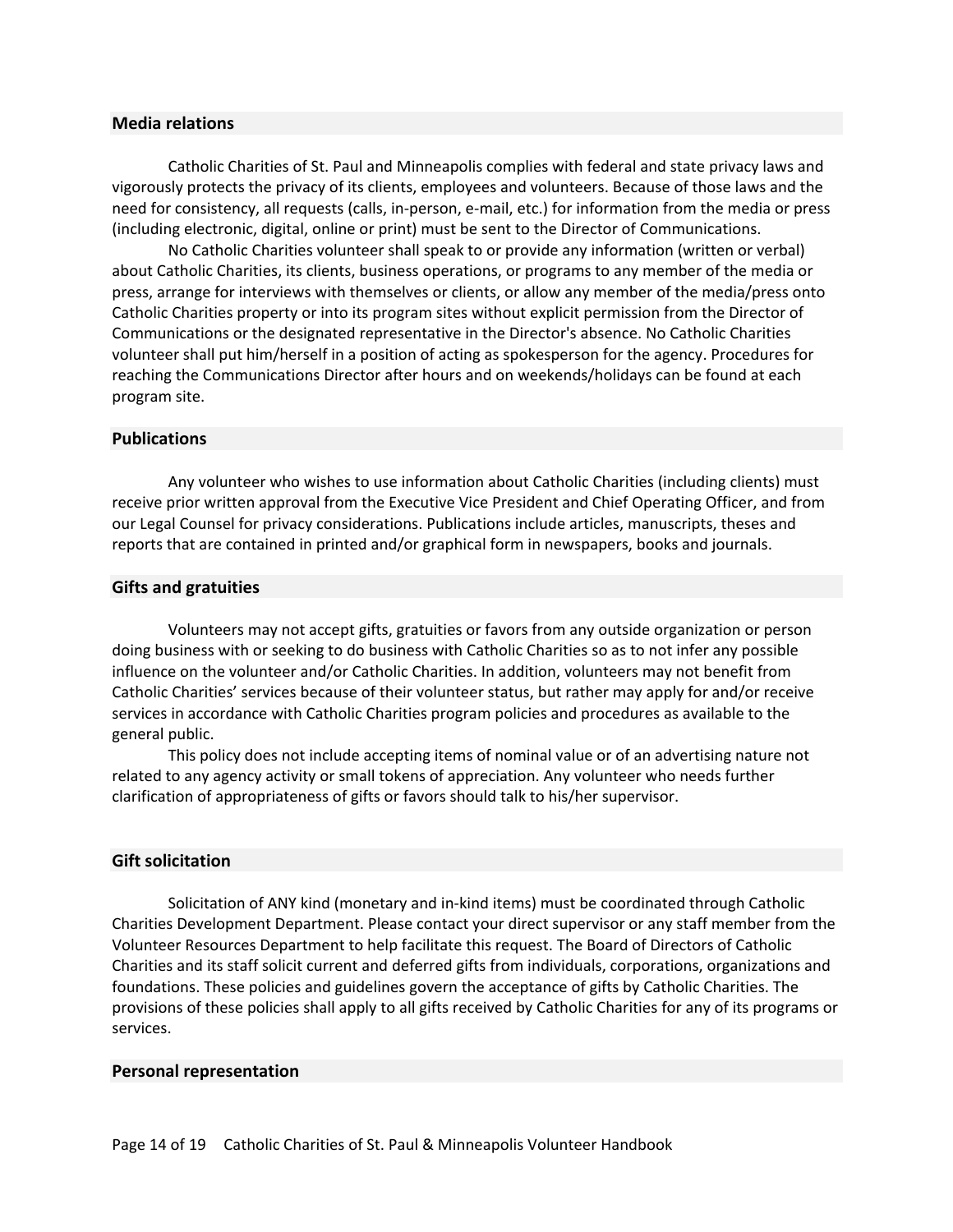Catholic Charities volunteers may not personally represent any employee, volunteer, client, former client, donor, prospective donor or other person(s) associated with Catholic Charities for the purpose of serving as trustee, executor, conservator, guardian, payee, power of attorney, health care power of attorney, personal representative of their estate or financial representative.

Volunteers should in no instances be named as beneficiary in the estate or will of any individual with whom they have worked in their capacity at Catholic Charities. It is expressly prohibited for a volunteer to accept any bequest that provides direct or indirect financial benefit to them or to members of their immediate family.

#### <span id="page-16-0"></span>**Fraud and theft prevention**

Catholic Charities is a non-profit social service agency that operates on government contracts and charitable contributions from individuals and corporations. Catholic Charities' contributors, clients and the community expect the agency to safeguard Catholic Charities' financial resources and to use them wisely for service to those in need and for the improvement of the community. Consequently, all Catholic Charities volunteers must conduct themselves in an honest and ethical manner in all matters, including but not limited to handling the organization's assets, finances, donations (financial and inkind), equipment, facilities and other property.

In keeping with this philosophy, Catholic Charities' volunteers should never take, use, give away, invest, borrow, divert, misappropriate or misuse the organization's funds, investments, financial resources, supplies, facilities or equipment – directly or indirectly by deceit, fraud or misrepresentation for personal reasons or personal benefit.

Similarly, volunteers are not permitted to use, take, give away, invest, borrow, divert, misappropriate or misuse the organization's funds (including gift cards and bus passes), investments, financial resources, facilities, equipment or supplies (including food) for the benefit of any individual, including the volunteer, or group, except in keeping with approved guidelines or rules or by first going through all appropriate channels to obtain approval for the proposed use of resources.

Examples of the types of prohibited conduct include, but are not limited to:

- Unauthorized alteration or manipulation of computer files
- Fraudulent financial reporting or manipulating financial data
- Misappropriation or misuse of Catholic Charities' resources, including funds, supplies or other assets
- Giving away food to employees or those other than designated clients or taking food home

Catholic Charities provides a confidential and anonymous way to report concerns about illegal or improper activities. Each Catholic Charities location posts instructions for how to report alleged incidents. Reasonable suspicion about possible violations of this policy can also be reported to the volunteer's department/division director or Volunteer Resources.

Reports of suspected policy violations will be investigated as determined appropriate by Catholic Charities. Catholic Charities prohibits retaliation against a volunteer who has made a report of a suspected violation of this policy to the volunteers noted above or who has provided information to law enforcement.

### <span id="page-16-1"></span>**Volunteer records**

Catholic Charities maintains a record for each volunteer. This is a confidential record and is only available to the volunteer and their division director/manager/supervisor. Pursuant to state law, volunteers may examine their files up to two times per year, at reasonable times, and upon prior 24-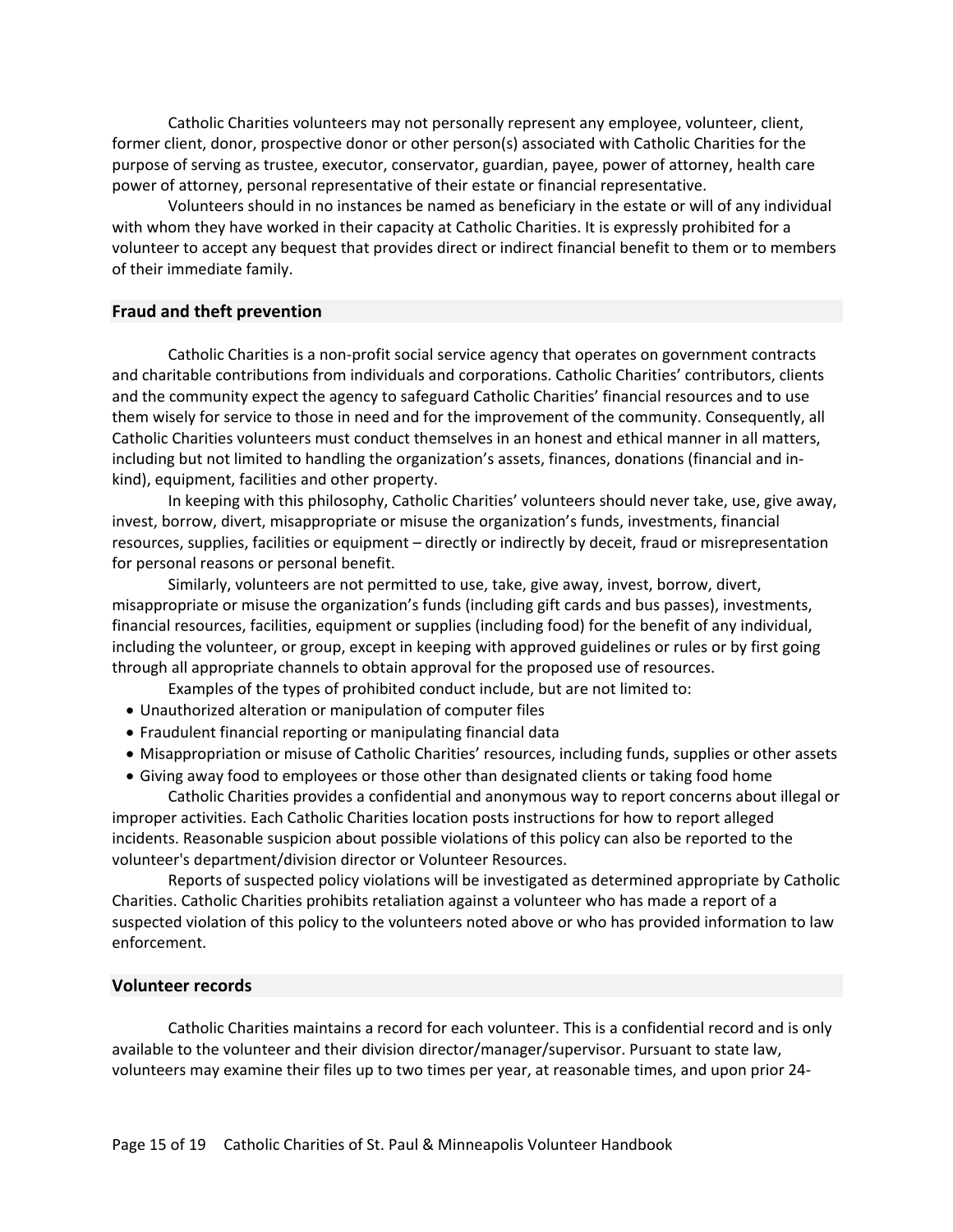hour notice submitted to the Volunteer Resources Department. This review must take place within the Volunteer Resources Department with a Volunteer Resource Representative present.

# <span id="page-17-0"></span>**Driving for agency business**

Volunteers may not drive an agency vehicle or their own vehicle for business without the proper clearance. All drivers are required to complete a driver's checklist with the Volunteer Resources Department. This involves the completion of training prior to operating a vehicle for agency purposes. Additionally, any volunteer using a personal vehicle for Catholic Charities business must have automobile liability insurance as required by state law. Volunteers must be able to show proof of this coverage prior to using a vehicle for Catholic Charities business.

In the event of a claim resulting from the use of a personal vehicle for Catholic Charities business, the volunteer is not covered by the agency's liability insurance policy. If an accident occurs while a volunteer is operating a vehicle on agency business, the accident must be reported immediately to the volunteer's supervisor and the division/department director. The accident must be reported whether an agency vehicle or a volunteer's personal vehicle is involved.

## <span id="page-17-1"></span>**Use of vehicles for agency purposes**

Agency vehicles are to be used for agency purposes only. Volunteers must have written authorization prior to operating an agency vehicle. Only authorized volunteers may operate an agency vehicle. Only employees, volunteers and authorized clients are permitted to occupy an agency vehicle. Agency vehicles must remain on agency property when not in use.

Use of private automobiles for Catholic Charities' purposes must be authorized by the volunteer's supervisor. Any trips outside the immediate Twin Cities metro area require the approval of a program manager or higher.

Traffic citations and other violations, such as for parking, received while on agency business are considered the responsibility of the volunteer receiving them. Any exceptions for unusual circumstances require approval of the Executive Vice President and Chief Operating Officer.

#### <span id="page-17-2"></span>**Sexual exploitation of clients**

Catholic Charities serves many people considered vulnerable under the law and thus, prohibits sexual contact between any volunteer and any client, regardless of age. This applies to both present and former clients who have received the assistance of Catholic Charities within two years prior to the sexual contact with a volunteer. This period of time may be extended for certain professions.

 Sexual contact with an adult client will be considered sexual exploitation with or without the client's consent to the contact. This is the case whether or not the contact occurs on Catholic Charities' premises and whether or not the contact occurs during the volunteer's work time. Sexual contact includes requests by the volunteer for sexual contact.

Any suspected incident of sexual exploitation of an adult client involving staff or occurring on Catholic Charities' premises must be reported immediately to the division director or the Director of Volunteer Resources. Such reports will be promptly reported to the proper legal authorities. Catholic Charities reserves the right to suspend or terminate volunteers, pending the outcome of the investigation.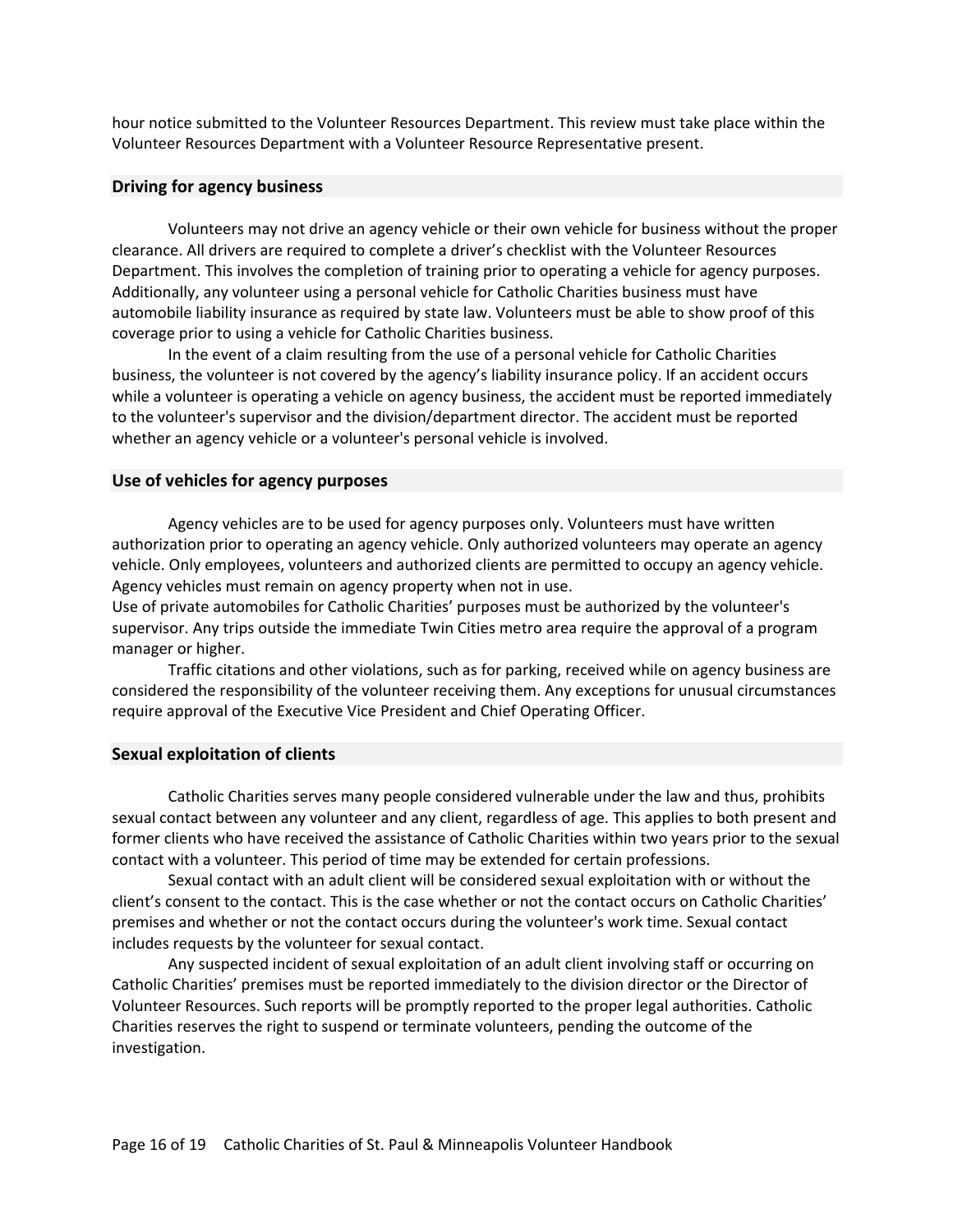Sexual contact with children who are current or former clients is strictly prohibited at all times and is a violation of the law. Catholic Charities fully cooperates with any law enforcement investigation involving the alleged sexual exploitation of a child.

#### <span id="page-18-0"></span>**Health Insurance Portability and Accountability Act of 1996 (HIPAA) explained**

The Privacy Rule protects "Protected Health Information whatever its form – electronic, written or oral." Protected Health Information is any individually identifiable health information listed on any form or databases that is being retained for a client.

HIPAA Privacy Rule requires Catholic Charities to create a legal document called the Notice of Privacy Practices and maintain a HIPAA Policy and Procedure Manual. This Notice forms the foundation for Catholic Charities Privacy compliance infrastructure.

Each HIPAA compliant program is required to provide clients with a copy of the Notice of Privacy Practices on the first service delivery date or when a form requiring medical information is being filled out. Additionally the notice must be posted on the website and in a clear and prominent location at each program site.

What are the penalties for misuse of Protected Health Information? Civil Penalties: \$100 per violation, up to \$25,000 per person, per year for each requirement violated. Federal Crime Penalties: \$50,000 and one year in prison for improperly obtaining or disclosing Protected Health Information. \$100,000 and up to five years in prison for obtaining or disclosing Protected Health information under "false pretenses." \$250,000 and up to 10 years in prison for obtaining or disclosing Protected Health Information with the intent to sell, transfer or use it for commercial advantage, personal gain or malicious harm.

In summary, the Health Insurance Portability and Accountability Act of 1996 (HIPAA) was enacted by congress to protect an individual's health information. The Privacy Rule standards of the HIPAA Act describes how health information may be used and "protects" protected Health Information whatever it's form: electronic, written or oral. Protected Health Information is considered any health information listed on any form or databases that is being retained for a client. The Notice of Privacy Practices details the permitted uses and disclosures of Protected Health Information and Patient's Rights with respect to Protected Health Information. There are penalties for misuse of Protected Health Information that can result in fines and/or prison sentences when improperly disclosing a client's health information.

# <span id="page-18-1"></span>**PERFORMANCE MANAGEMENT**

#### <span id="page-18-2"></span>**Performance**

Catholic Charities values the partnerships that we have with our volunteers. We want a volunteer's work experience to be productive, meaningful and beneficial for both the volunteer and the clients in our care. In addition to informal interactions, with their supervisors, volunteers and supervisors annually meet together to review past performance and look at future activity goals. The results of that meeting are documented on the performance evaluation form, which is placed in the volunteer's file. Volunteers may request to meet with their supervisor's superior or Volunteer Specialist regarding performance evaluations if they believe their evaluation does not accurately assess their performance, attendance or behavior.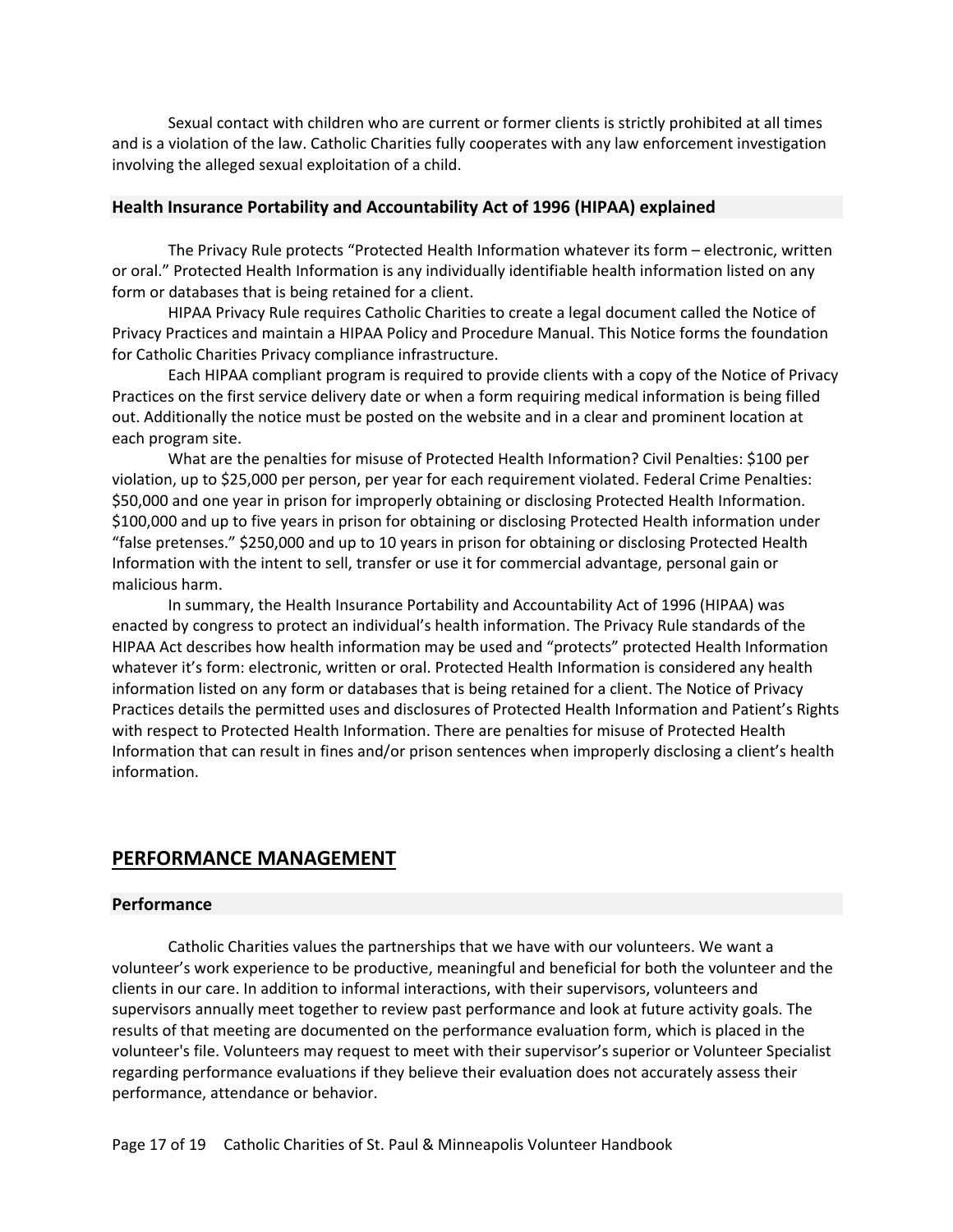Catholic Charities reserves the right to determine what action or conduct will result in a disciplinary process if one is warranted. If a problem is determined to be severe, it may dictate that a progressive step approach to resolve it is inappropriate. In all instances where a volunteer's conduct is of a criminal nature, Catholic Charities will fully cooperate with the proper authorities.

The following conduct infractions are considered to be gross misconduct and are likely to result in immediate termination. These include, but are not limited to: Breach of confidentiality, HIPAA or other privacy violations; drug or alcohol use during service; dishonesty; ; any form of discrimination and/or harassment; theft or misuse of Catholic Charities' resources (e.g. taking clients' food from the kitchen); willful destruction of Catholic Charities' property; fighting and other forms of workforce violence; mental, emotional, physical or sexual abuse of a client; disrespectful or aggressive behavior toward a supervisor, employee, volunteer, client or contractor; and any general misconduct that endangers clients or employees and/or infringes on their rights.

Catholic Charities' relationship with volunteers is voluntary and does not establish any type of employment relationship or contract. This means that Catholic Charities or the volunteer may terminate the relationship at any time. For example, if management of Catholic Charities determines that a volunteer violates or is believed to have violated policies or guidelines, or has engaged in inappropriate conduct, management may decide to terminate the volunteer relationship.

Supervisors may choose to administer disciplinary action when they believe that a problem will be resolved through such discipline. Supervisors retain sole discretion in determining whether, when, and how a volunteer will be disciplined or terminated. Depending on the circumstances, supervisors may choose to conduct a problem-solving meeting, issue a verbal warning, written warning or suspension. Supervisors will retain documentation of all disciplinary action taken.

# <span id="page-19-0"></span>**HEALTH, SAFETY and SECURITY**

## <span id="page-19-1"></span>**Health and safety**

Questions about the delivery of client care services where there is concern for exposure to infection or infectious waste should be forwarded to the volunteer's supervisor for resolution, in consultation with the Director of Human Resources.

To ensure that client care is in no way compromised, a volunteer should make known in advance to the division director/manager any safety concerns they may have regarding their involvement in a treatment to a client, to allow for clarification, education and resolution. If the volunteer ultimately requests re-assignment and the division director/manager decides that reassignment is not an alternative, an employee is obliged to provide care for the client. The volunteer may, consistent with personnel policy, apply for a transfer to another available open position for which she/he is qualified.

Volunteers must provide care without regard to a client's specific disease process. A volunteer may request a break or reprieve from a difficult client assignment, but may be required to return to the assignment in order to achieve consistency in provision of services for the clients.

If an employee or volunteer is injured or exposed on the task, Catholic Charities has specific procedures to follow to ensure that the employee or volunteer is provided with timely care and appropriate support. Incident Reports and First Report of Injury forms must be completed within 24 hours of the incident.

#### <span id="page-19-2"></span>**Weapons ban**